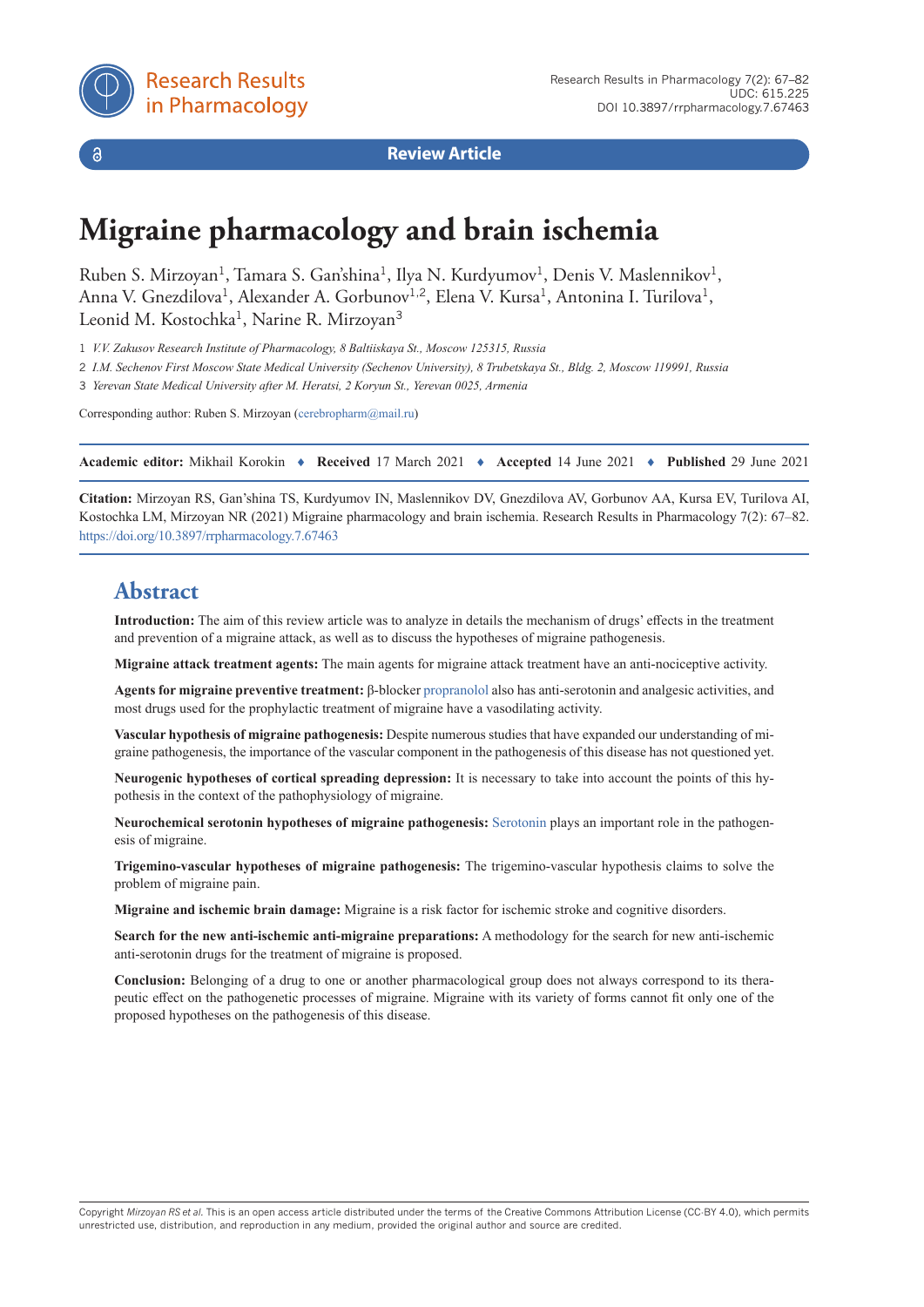#### **Graphical abstract:**

# **Diagrams Illustrating Hypotheses of Migraine Pathogenesis**

#### **VASCULAR HYPOTHESIS OF MIGRAINE PATHOGENESIS** [Graham, Wolff 1938; Wolff 1963]

Vasomotor regulation disturbances: spasm of cerebral vessels followed by pathological dilatation of the vessels, particularly in *dura mater*.

#### NEUROCHEMICAL SEROTONIN **HYPOTHESES OF MIGRAINE PATHOGENESIS**

[Sicuteri 1961; Panconesi 2008; Gasparini 2017]

The source of the onset of pain syndrome considers the release of serotonin in the central formations of the brain and inhibition of antinociceptive systems.

**NEUROGENIC HYPOTHESIS OF CORTICAL SPREADING DEPRESSION** [Leao 1947; Olesen et al. 1981; Avata, Lauritzen 20151

Interrelation of alternation of vasoconstictor and vasodilator phases with changes in functional activity of the brain.

### **TRIGEMINO-VASCULAR HYPOTHESIS OF MIGRAINE PATHOGENESIS** [Moskowitz 1984; Goadsby et al. 2017;<br>Edvinsson et al. 2019]

Migraine attack is caused by dilatation of dura mater vessels with subsequent activation of peripheral and central formations of trigeminal nerve.

## **Keywords**

drugs for migraine treatment, migraine pathogenesis hypotheses, migraine and ischemic brain damage, new anti-ischemic anti-serotoninergic drugs for migraine treatment.

### **Introduction**

Migraine is one of the most common neurological diseases in the world and, ranking second among the main causes of disability in the population, significantly impairs the quality of life and productivity of the working population with severe socio-economic consequences (Agosti 2018; Headache Classification Committee of the International Headache Society 2018; Ashina 2020). Despite numerous experimental and clinical studies on the migraine pathogenesis and pharmacological correction, the problem of migraine treatment cannot be considered solved.

In our review of the scientific data on this problem, the mechanisms of action of the drugs used to treat and prevent migraine attacks are analyzed in detail, and migraine pathogenesis hypotheses are considered from this point of view. This approach will allow, on the one hand, understanding the mechanisms underlying the pathogenesis of this complex disease, and, on the other hand, proposing a methodology for finding new means for the treatment of migraine. Therefore the article consists of sections analyzing the pharmacological agents for both the relief and the prevention of a migraine attack. They are followed by a discussion of the hypotheses on the pathogenesis of migraine, which were proposed in the past century. The first vascular hypothesis was proposed by Wolff H.G., one of the authors who identified the key role of cerebral vessels in the regulation of cerebral circulation (Forbes and Wolff 1928).

Taking into account the fact that migraine is a risk factor for ischemic stroke, including cryptogenic stroke, as well as Parkinson's disease and cognitive disorders, the relationship between migraine and ischemic brain injury is highlighted in a separate section. The review ends with the proposal of a methodology for the search of new anti-serotonin and anti-ischemic agents for the migraine treatment.

#### **Migraine attack treatment agents**

The main agents with high evidence level of efficacy of migraine attack treatment include: NSAIDs [\(acetylsali](https://pubchem.ncbi.nlm.nih.gov/compound/Aspirin)[cylic acid,](https://pubchem.ncbi.nlm.nih.gov/compound/Aspirin) [ibuprofen](https://pubchem.ncbi.nlm.nih.gov/compound/Ibuprofen), [naproxen,](https://pubchem.ncbi.nlm.nih.gov/compound/Naproxen) [diclofenac,](https://pubchem.ncbi.nlm.nih.gov/compound/Diclofenac) [paracetamol,](https://pubchem.ncbi.nlm.nih.gov/compound/Acetaminophen) [tolfenamic acid](https://pubchem.ncbi.nlm.nih.gov/compound/Tolfenamic-acid)), serotonin  $5-HT_{1B/1D}$ -receptors agonists [\(sumatriptan,](https://pubchem.ncbi.nlm.nih.gov/compound/Sumatriptan) [eletriptan](https://pubchem.ncbi.nlm.nih.gov/compound/Eletriptan), [zolmitriptan](https://pubchem.ncbi.nlm.nih.gov/compound/60857), [naratriptan\)](https://pubchem.ncbi.nlm.nih.gov/compound/Naratriptan) and ergot alkaloids [\(ergotamine](https://pubchem.ncbi.nlm.nih.gov/compound/Ergotamine), [dihydroergotamine](https://pubchem.ncbi.nlm.nih.gov/compound/dihydroergotamine)) (Antonaci et al. 2016; Osipova et al. 2017; Urits et al. 2020). The analysis of these drugs' mechanisms of action revealed some of their characteristics. [Tolfenamic acid](https://pubchem.ncbi.nlm.nih.gov/compound/Tolfenamic-acid) also has an anti-serotonin effect, since it blocks the serotonin-induced spasm of cerebral vessels (Romanycheva et al. 1995; Gan'shina 2003), and the role of  $5-HT<sub>2A</sub>$  receptors has been revealed in the central antinociceptive activity of [pa](https://pubchem.ncbi.nlm.nih.gov/compound/Acetaminophen)[racetamol](https://pubchem.ncbi.nlm.nih.gov/compound/Acetaminophen) (Srikiatkhachorn et al. 2000).

It is known that ergot alkaloids act on the  $5-HT_{1A}$ ,  $5-HT_2$ ,  $5-HT_7$  types of serotonin receptors, as well as on  $\alpha$ -adrenergic receptors and [dopamine](https://pubchem.ncbi.nlm.nih.gov/compound/Dopamine)  $D_2$ - receptors. The unequal (vasodilator and vasoconstrictor) effect of ergot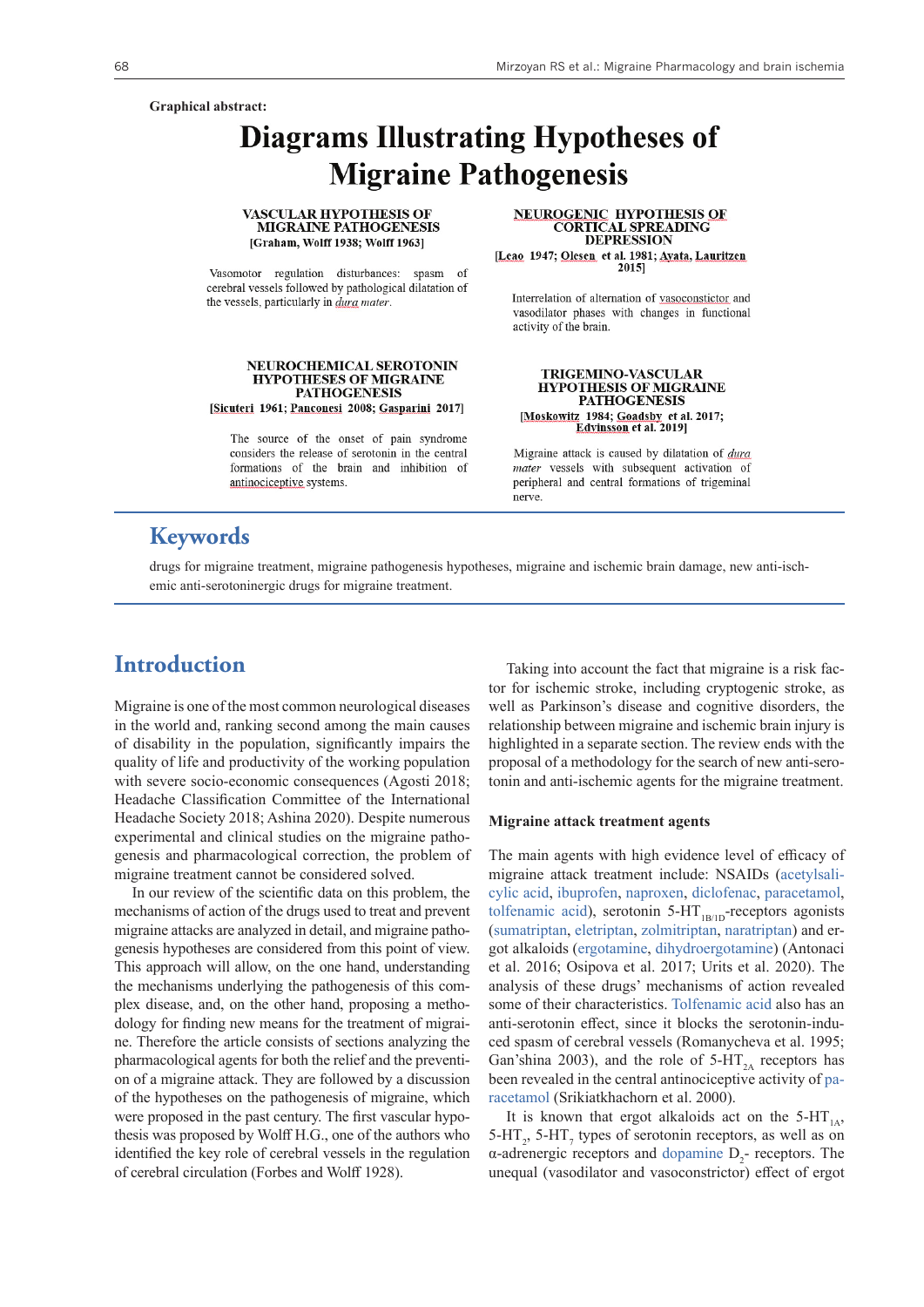alkaloids on the brain vascular tone, as well as their side effects depend on the mechanisms of the drug actions mentioned above. Interacting with  $5-HT_2$  receptors, [er](https://pubchem.ncbi.nlm.nih.gov/compound/Ergotamine)[gotamine](https://pubchem.ncbi.nlm.nih.gov/compound/Ergotamine) and, to a greater extent, dihydrogenated ergot alkaloid [dihydroergotamine](https://pubchem.ncbi.nlm.nih.gov/compound/dihydroergotamine) eliminate cerebral vasospasm caused by [serotonin](https://pubchem.ncbi.nlm.nih.gov/compound/SEROTONIN) (Gan'shina 2003). Therefore, the efficacy of ergot alkaloids in migraine attacks cannot be associated with their vasoconstrictor effect only (Norris et al. 1975; Antonaci et al. 2016).

Serotonin 5-HT<sub>1B/1D</sub> receptors agonists – [sumatriptan](https://pubchem.ncbi.nlm.nih.gov/compound/Sumatriptan) and other triptans – are used for migraine attack relief. This use is based on the neurochemical [serotonin](https://pubchem.ncbi.nlm.nih.gov/compound/SEROTONIN) (Sicuteri 1972) and trigeminovascular hypotheses of the migraine pathogenesis (Moskowitz 1984). The mechanism of action of these drugs will be presented in a more detailed way in the section on the trigemino-vascular hypothesis of the migraine pathogenesis.

It should be noted that the drugs currently used for the migraine attack relief are not effective enough and have significant adverse effects. In particular, non-narcotic analgesics, triptans and ergot alkaloids form drug-induced or drug-abuse headache, while the presence of ischemic damage of heart and brain, as well as occlusive peripheral vascular diseases in patients limit the use of triptans (Antonaci et al. 2016; Osipova et al. 2017; Urits et al. 2020).

#### **Agents for migraine-preventive treatment**

For the preventive treatment of a migraine attack, the following drugs are used: β-blockers ([propranolol,](https://pubchem.ncbi.nlm.nih.gov/compound/Propranolol) [meto](https://pubchem.ncbi.nlm.nih.gov/compound/Metoprolol)[prolol\)](https://pubchem.ncbi.nlm.nih.gov/compound/Metoprolol), ACE-inhibitors [\(enalapril](https://pubchem.ncbi.nlm.nih.gov/compound/Enalapril), [captopril\)](https://pubchem.ncbi.nlm.nih.gov/compound/Captopril), angiotensin II receptor antagonists ([candesartan](https://pubchem.ncbi.nlm.nih.gov/compound/Candesartan)), anti-epileptic drugs [\(valproic acid,](https://pubchem.ncbi.nlm.nih.gov/compound/Valproic-acid) [topiramat\)](https://pubchem.ncbi.nlm.nih.gov/compound/Topiramate), calcium channel blockers [\(ni](https://pubchem.ncbi.nlm.nih.gov/compound/Nifedipine)[fedipine,](https://pubchem.ncbi.nlm.nih.gov/compound/Nifedipine) [nimodipine](https://pubchem.ncbi.nlm.nih.gov/compound/Nimodipine), [verapamil](https://pubchem.ncbi.nlm.nih.gov/compound/Verapamil), [flunarizin](https://pubchem.ncbi.nlm.nih.gov/compound/Flunarizine)), [serotonin](https://pubchem.ncbi.nlm.nih.gov/compound/SEROTONIN) antagonists ([cyproheptadin](https://pubchem.ncbi.nlm.nih.gov/compound/CYPROHEPTADINE), [pizotifen\)](https://pubchem.ncbi.nlm.nih.gov/compound/Pizotifen), botulinum toxin type A (botox), [calcitonin gene-related peptide](https://pubchem.ncbi.nlm.nih.gov/compound/16134896) antagonists [\(CGRP](https://pubchem.ncbi.nlm.nih.gov/compound/16134896)), and [melatonin](https://pubchem.ncbi.nlm.nih.gov/compound/Melatonin) ([Goadsby](https://www.ncbi.nlm.nih.gov/pubmed/?term=Goadsby PJ%5BAuthor%5D&cauthor=true&cauthor_uid=28179394) et al. 2017; Osipova et al. 2017; Silberstein et al. 2017; Jackson et al. 2019; [Rau](https://www.ncbi.nlm.nih.gov/pubmed/?term=Rau JC%5BAuthor%5D&cauthor=true&cauthor_uid=30880363) and [Dodick](https://www.ncbi.nlm.nih.gov/pubmed/?term=Dodick DW%5BAuthor%5D&cauthor=true&cauthor_uid=30880363) 2019; [Liampas](https://pubmed.ncbi.nlm.nih.gov/?term=Liampas+I&cauthor_id=32352572) et al. 2020; Urits et al. 2020). The successful use of [clopidogrel](https://pubchem.ncbi.nlm.nih.gov/compound/Clopidogrel) for the prevention of migraine attacks in patients with an open foramen ovale has been reported (Guo et al. 2020).

A detailed examination of the above mentioned drugs' mechanism of action reveals the following. Angiotensin-converting enzyme inhibitors, angiotensin II receptor antagonists, and slow calcium channel blockers have vasodilating (anti-ischemic) activity. A direct vasodilator effect on cerebral vessels was demonstrated by [nimodipi](https://pubchem.ncbi.nlm.nih.gov/compound/Nimodipine)[ne](https://pubchem.ncbi.nlm.nih.gov/compound/Nimodipine), [nifedipine](https://pubchem.ncbi.nlm.nih.gov/compound/Nifedipine), and [captopril](https://pubchem.ncbi.nlm.nih.gov/compound/Captopril) (Mirzoian et al. 1994; Semkina et al. 1994; Semkina et al. 1997; Adjienko 1999). Considering the role of calcium channel blockers in the treatment of migraine, two publications about using [am](https://pubchem.ncbi.nlm.nih.gov/compound/Amlodipine)[lodipine](https://pubchem.ncbi.nlm.nih.gov/compound/Amlodipine) for migraine headache prophylaxis should be mentioned. Dandapani et al. (1998) reported the successful treatment of two patients with migraine by [amlodi](https://pubchem.ncbi.nlm.nih.gov/compound/Amlodipine)[pine](https://pubchem.ncbi.nlm.nih.gov/compound/Amlodipine). Lucas et al. (2007) demonstrated the effectiveness of [amlodipine](https://pubchem.ncbi.nlm.nih.gov/compound/Amlodipine) against the background of unsuccessful treatment of the patient with high doses of β-blockers – [atenolol](https://pubchem.ncbi.nlm.nih.gov/compound/Atenolol) and [topiramate](https://pubchem.ncbi.nlm.nih.gov/compound/Topiramate) (Lucas and William 2007). It is important to emphasize that various [amlodipine](https://pubchem.ncbi.nlm.nih.gov/compound/Amlodipine) salts and, to a greater extent, with [nicotinic acid](https://pubchem.ncbi.nlm.nih.gov/compound/Nicotinic-acid) [\(S-Amlodipine ni](https://pubchem.ncbi.nlm.nih.gov/patent/US-7579475-B2https:/pubchem.ncbi.nlm.nih.gov/compound/Amlodipine)[cotinate\)](https://pubchem.ncbi.nlm.nih.gov/patent/US-7579475-B2https:/pubchem.ncbi.nlm.nih.gov/compound/Amlodipine), have pronounced cerebrovascular anti-ischemic activities, since, along with blockade of calcium channels, they interact with GABA, receptors in the brain, increasing blood circulation in conditions of global transient ischemia (Kim et al. 2019).

As for the anticonvulsants – [valproic acid](https://pubchem.ncbi.nlm.nih.gov/compound/Valproic-acid) and [topira](https://pubchem.ncbi.nlm.nih.gov/compound/Topiramate)[mate,](https://pubchem.ncbi.nlm.nih.gov/compound/Topiramate) their GABA-ergic mechanism of action has been confirmed (Calabresi et al. 2007). The GABA-ergic nature of the inhibitory effect of [sodium valproate](https://pubchem.ncbi.nlm.nih.gov/compound/Sodium-valproate) also has been revealed on both the background activity of the spinal nucleus of the trigeminal nerve and its activity caused by electrical stimulation of the superior sagittal sinus (Sokolov et al. 2008). In recent years, there have been reports of the efficacy of another anti-convulsant drug with a GABA-ergic mechanism of action – [levetiracetam](https://pubchem.ncbi.nlm.nih.gov/compound/Levetiracetam) (Sadeghian and Motiei-Langroudi 2015; Kovalev et al. 2017; Watkins et al. 2018; Tsaousi et al. 2020), which is not inferior to [sodium valproate](https://pubchem.ncbi.nlm.nih.gov/compound/Sodium-valproate) in reducing the frequency of migraine attacks (Sadeghian and Motiei-Langroudi 2015). A decrease in the frequency and intensity of headaches in patients with migraine under the influence of [leve](https://pubchem.ncbi.nlm.nih.gov/compound/Levetiracetam)[tiracetam](https://pubchem.ncbi.nlm.nih.gov/compound/Levetiracetam) was shown to be accompanied by a decrease in the GABA level in the cerebral cortex, which made it possible to call the amino acid a biomarker of migraine (Li et al. 2018). However, the literature data on the relationship between a migraine attack and the GABA level in brain tissue are not consistent. For example, in the occipital region of the brain in patients with visual aura, a decrease in the content of GABA was revealed compared to the control group (Bigal et al. 2008; Bridge et al. 2015). An increase in GABA levels in migraine sufferers has been reported (Aguila et al. 2016), as well as the absence of changes in the content of GABA in brain tissue in patients with migraine (Stærmose et al. 2019). Therefore, it is impossible to make conclusions about the role of GABA in the pathogenesis and treatment of migraine only by its level in the brain tissue.

It is known that the GABA-ergic innervation of the cerebral vessels, including the "neurovascular unit", performs the neurotransmitter inhibitory function of GABA, which, together with the glutamatergic innervation of the cerebral vessels, ensures the balance of the two opposing factors in the central nervous system: excitatory and inhibitory processes (Hamel 2006; Lecrux and Hamel 2011; Chen et al. 2019; Mederos and Perea 2019). Along with this, GABA lowers the tone of cerebral vessels (Mirzoian and Akopyan 1967), exerting a direct effect on the GABA $_{\alpha}$ receptors located in the same place (Krause et al. 1980; Napoleon et al. 1987). It has been established that GABA and the necessary components for its synthesis (glutamate decarboxylase) and inactivation (GABA transaminase) are contained in the vessels of the brain (Mirzoian et al. 1969; 1970; Mirzoian et al. 1974), which allowed S.A. Mirzoian to put forward a hypothesis on the GABA system in cerebral vessels (Mirzoian 1983). It is important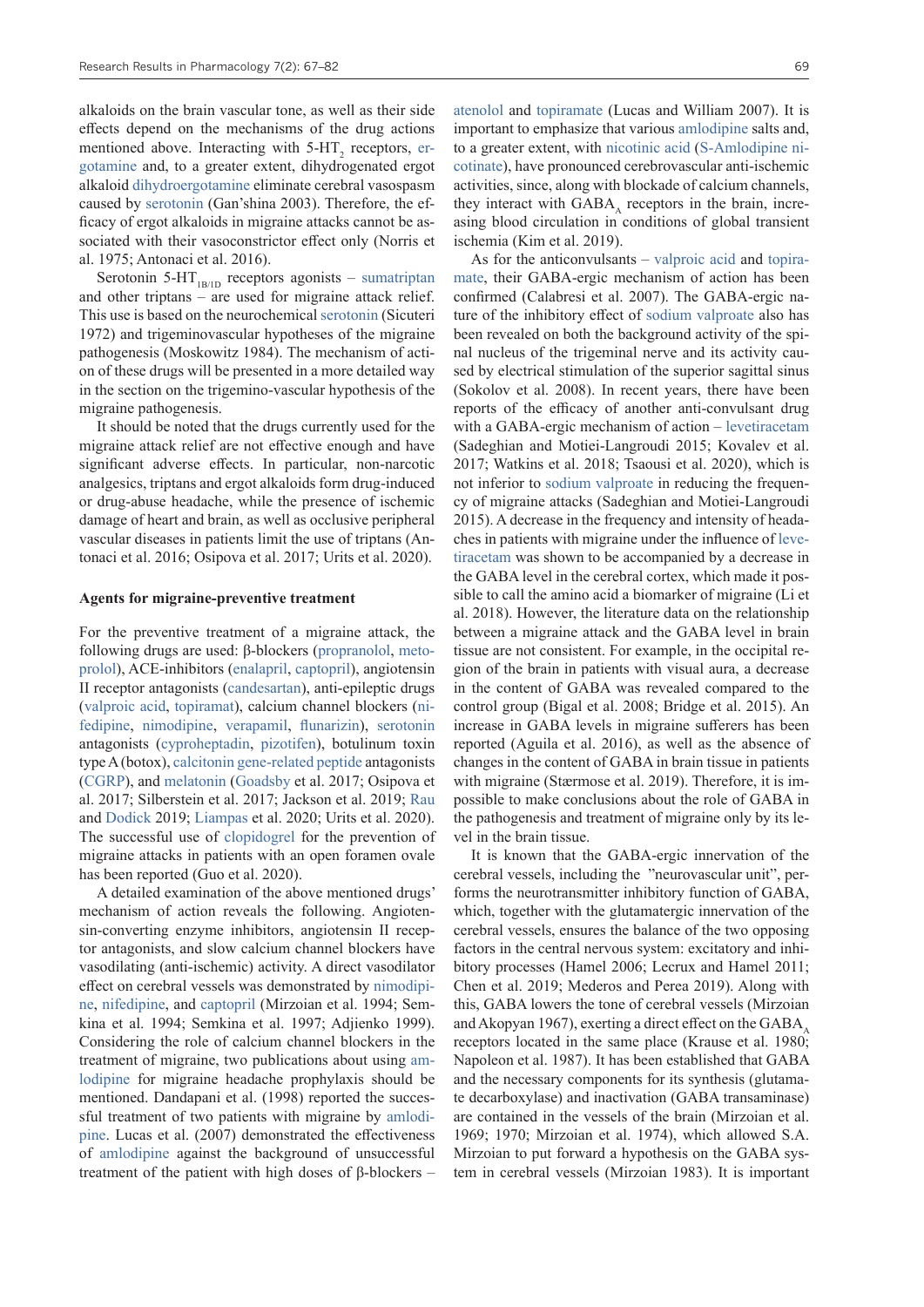to note here that the presence of glutamate decarboxylase in the vessels of the brain was confirmed by Hamel et al. (1982), who revealed its difference from the decarboxylase of the brain tissue, with glutamate decarboxylase being defined as a non-neuronal form of the enzyme. This allows us to believe that the GABA system in the cerebral vessels is non-neuronal, i.e. local. Therefore, GABA plays an important role in the regulation of cerebral vascular tone, not only as an inhibitory neurotransmitter, but also by exerting a local direct effect on the vessels.

Picamilonis, being another GABA-ergic drug which interacts with picrotoxin-sensitive  $GABA$ <sub> $\lambda$ </sub> receptors of cerebral vessels (Gan'shina 2020), is effective in the prophylactic treatment of migraine (Mirzoyan et al. 2017). In this aspect, the efficacy of the preventive treatment of migraine with the epiphyseal hormone [melatonin](https://pubchem.ncbi.nlm.nih.gov/compound/Melatonin) is of interest (Liampas et al. 2020). [Melatonin](https://pubchem.ncbi.nlm.nih.gov/compound/Melatonin) has an anti-ischemic effect, since it improves the blood supply to the brain in conditions of global transient ischemia, which is realized through the GABA-ergic receptors of the cerebral vessels (eliminated by [bicuculline\)](https://pubchem.ncbi.nlm.nih.gov/compound/Bicuculline) (Maslennikov et al. 2012). [Melatonin](https://pubchem.ncbi.nlm.nih.gov/compound/Melatonin) is also known to have a pronounced analgesic effect (Chen et al. 2016), which undoubtedly enhances the anti-migraine properties of the drug.

It is known that [cyproheptadine](https://pubchem.ncbi.nlm.nih.gov/compound/CYPROHEPTADINE) and [pizotifen,](https://pubchem.ncbi.nlm.nih.gov/compound/Pizotifen) used for the prophylactic treatment of migraine, are antagonists of  $5HT_{2B/2C}$  receptors widely represented in the cerebral vessels. The stimulation of these receptors causes vasoconstriction (Lance et al. 1967; Griffith et al. 1982; Chang and Owman 1989). It has been found that other antagonists of [serotonin](https://pubchem.ncbi.nlm.nih.gov/compound/SEROTONIN) – [dihydroergotamine](https://pubchem.ncbi.nlm.nih.gov/compound/dihydroergotamine) and [methysergide](https://pubchem.ncbi.nlm.nih.gov/compound/Methysergide) also – also prevent cerebral vasoconstriction due to [sero](https://pubchem.ncbi.nlm.nih.gov/compound/SEROTONIN)[tonin](https://pubchem.ncbi.nlm.nih.gov/compound/SEROTONIN) (Gan'shina 2003).

The literature provides a number of data that [proprano](https://pubchem.ncbi.nlm.nih.gov/compound/Propranolol)[lol](https://pubchem.ncbi.nlm.nih.gov/compound/Propranolol) has effects which are difficult to explain by blockade of peripheral β-adrenoreceptors. For instance, [propranolol](https://pubchem.ncbi.nlm.nih.gov/compound/Propranolol) blocks spasms of the human isolated basilar artery caused by cerebrospinal fluid obtained from patients with subarachnoid hemorrhage and cerebral vascular spasms (Boullin and Mohan 1977). The drug exhibits a high affinity for serotonin 5-HT<sub>1AB</sub>-receptors (Adham et al. 1994) and blocks, like pizotifien,  $5HT_{2C}$  receptors in the endothelium of rat jugular vein in *in vitro* experiments (Fozard and Kalkman 1994), and both in *in vitro* and *in vivo* experiments it inhibits cerebral vasospasms caused by [serotonin](https://pubchem.ncbi.nlm.nih.gov/compound/SEROTONIN) (Romanycheva et al. 1995; Gan'shina 2003). β-adrenoblocker also has analgesic activity characteristic of local anesthetics (Johnstone 1970; Basil et al. 1973) and has a depressing effect on the processes of regulating sympathetic and vasomotor tone, by inhibiting discharges from afferent Aδ- and, to a greater extent, from C-fibers of somatic nerves, which are known to transmit pain impulses (Bendikov et al. 1969). It has been also shown that [propra](https://pubchem.ncbi.nlm.nih.gov/compound/Propranolol)[nolol](https://pubchem.ncbi.nlm.nih.gov/compound/Propranolol) dose-dependently inhibits somatosensory responses of the trigemino-cervical complex with Aδ- and C-fibers of the dura mater (Akerman and Romero-Reyes 2019).

Therefore, [propranolol](https://pubchem.ncbi.nlm.nih.gov/compound/Propranolol), along with blocking adrenergic receptors, also has anti-serotonin and analgesic activi-

ties, which is very important when discussing the efficacy of the drug in the treatment of patients with migraine.

In recent years, the efficacy of [calcitonin gene-rela](https://pubchem.ncbi.nlm.nih.gov/compound/16134896)[ted peptide](https://pubchem.ncbi.nlm.nih.gov/compound/16134896) ([CGRP](https://pubchem.ncbi.nlm.nih.gov/compound/16134896)) antagonists, specifically monoclonal antibodies to [calcitonin gene-related peptide](https://pubchem.ncbi.nlm.nih.gov/compound/16134896) and CGRP receptor, has been demonstrated in the prophylactic treatment of migraine. The main mechanism of their action is an analgesic effect, which is closely related to the trigemino-vascular hypothesis of migraine pathogenesis; therefore, these drugs will be discussed in more detail in the section of the paper providing a review of this hypothesis.

Summarizing the above two sections on migraine pharmacology, we can conclude that the predominant effects of the drugs to relieve migraine attacks are an analgesic effect and an effect on serotonin receptors, and most drugs used for the prophylactic treatment of migraine have vasodilating activity and also interact with serotonin receptors.

The increased interest in the problem of migraine was the basis for the emergence of hypotheses, the authors of which tried to solve the problem of the pathogenesis and treatment of this hadly explicable disease. We considered it necessary to discuss each of them in details, since this approach will allow considering, as objectively as possible, all the pros and cons of the proposed hypotheses in order to choose a strategy for finding new highly effective drugs to treat migraine.

#### **Vascular hypothesis of migraine pathogenesis**

An invaluable contribution to studying the migraine pathogenesis was made by H.G. Wolff and J.R. Graham, who in 1938 for the first time emphasized the role of blood vessels in the genesis of this disease based on the efficacy of [er](https://pubchem.ncbi.nlm.nih.gov/compound/Ergotamine)[gotamine](https://pubchem.ncbi.nlm.nih.gov/compound/Ergotamine) in the treatment of an attack (Graham and Wolff 1938). They proposed a vascular hypothesis, according to which a migraine attack is caused by an impaired vasomotor regulation and consists of two stages. In the first stage (aura or other prodromal symptoms), there is a spasm of the cerebral vessels, which leads to insufficient blood circulation in certain parts of the brain. During the second stage, there is a pathological dilatation of the vessels, particularly the dura mater, as well as vascular wall atony, which causes the characteristic throbbing pain (Wolff 1963).

Convincing evidence of the vasoconstrictor component of the vascular hypothesis of the migraine pathogenesis with the aura has been obtained in numerous clinical studies with a quantitative assessment of blood flow in various brain structures (O'Brien 1967; Skinhoj 1973; Olesen et al. 1981; Lauritzen and Olesen 1984; Friberg et al. 1987; Olsen et al. 1987). Moreover, significant hypoperfusion during the aura in patients with migraine, revealed by registering the brain blood flow, made it possible to suggest the vascular origin of prodromal neurological deficit (Lauritzen and Olesen 1984; Olsen et al. 1987).

However, there are reports indicating an increase in local cerebral blood flow during an attack in patients with migraine (Olesen et al. 1981; Weiller et al. 1995). These changes remain even after the use of [sumatriptan](https://pubchem.ncbi.nlm.nih.gov/compound/Sumatriptan)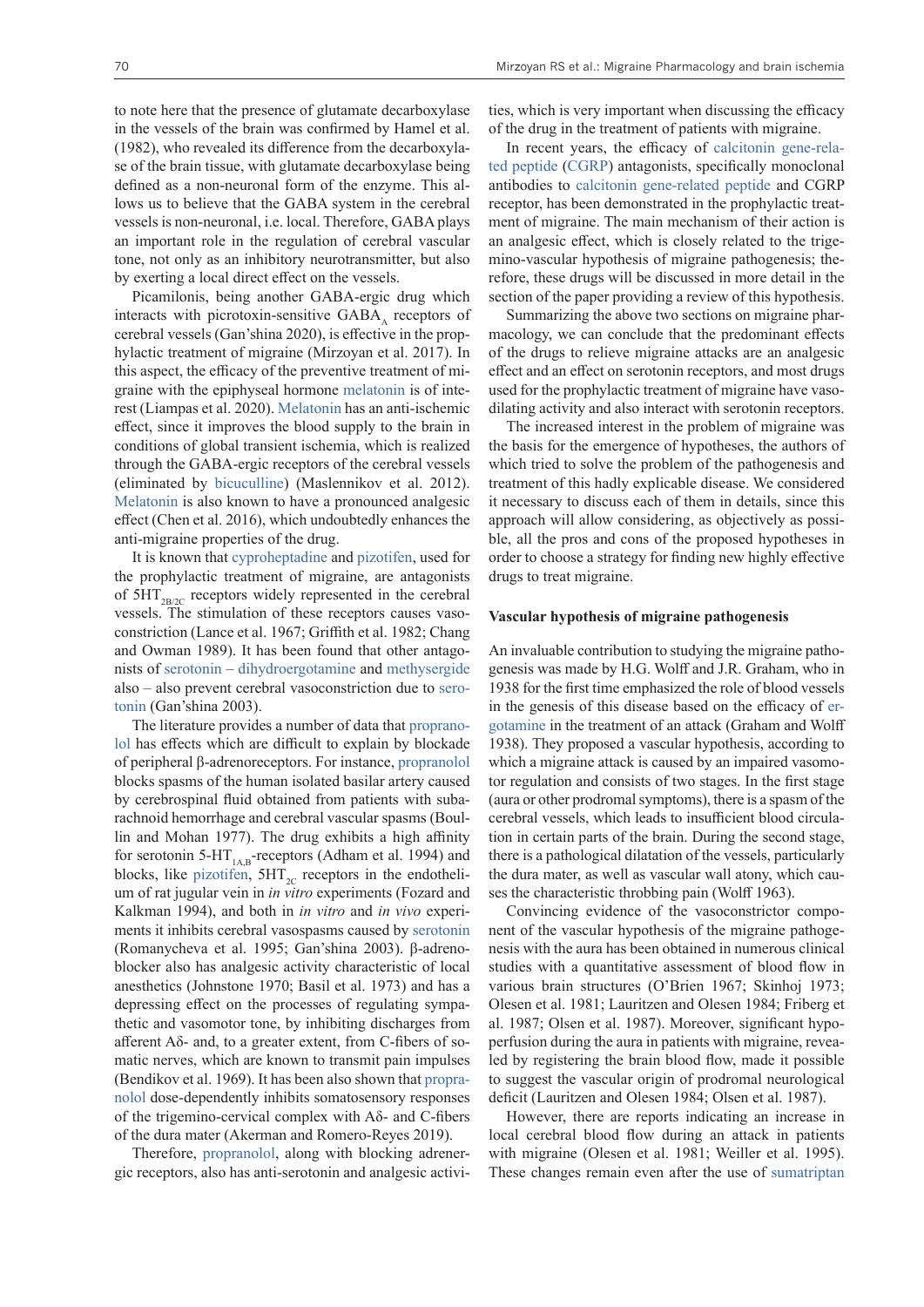and complete relief of headache, as well as of phono- and photophobia (Weiller et al. 1995). According to Amin et al. (2013), in patients with migraine without the aura, an attack of pain is not accompanied by dilatation of extracranial arteries, but only a slight dilation of cerebral vessels is observed.

Particular attention should be paid to the above mentioned study by Olesen et al. (1981), who confirm, on the one hand, the vascular hypothesis, and, on the other, the hypothesis of cortical spreading depression. They found that the prodromal phase of the migraine attack in all the studied patients was accompanied by a decrease in blood flow in the occipital lobe, which gradually spreads to the frontal lobes, and an increase in the blood supply to the brain during headaches was observed in three patients. Olesen et al., having discovered two phases of a migraine attack – vasoconstrictor and vasodilator, with the prevalence of the former one – further focused only on the vasodilator and neurogenic components of a migraine attack.

The discrepancy between changes in cerebral blood flow and the phases of a migraine attack found in some studies may be induced by the differences in time and area of blood flow registration and cannot deny that the triggering mechanism of pain syndrome is primary local vasoconstriction.

Thus, despite numerous studies carried out in the later decades using modern methodological techniques that have expanded our understanding of the pathogenesis of migraine, the importance of the vascular component in the genesis of this disease is not questioned (Panconesi et al. 2009; Brennan and Charles 2010; Jacobs and Dussor 2016). The same is true for [ergotamine](https://pubchem.ncbi.nlm.nih.gov/compound/Ergotamine), which is still widely used for the treatment of migraine. Therefore, it is not possible to consider as outdated the vascular hypothesis of the pathogenesis migraine.

#### **Neurogenic hypothesis of cortical spreading depression**

In 1947, A. Leao proposed the hypothesis of cortical spreading depression as a pathophysiological mechanism of acute neurological disorders in migraine, stroke and traumatic brain injuries caused by hypoxia, ischemia and hypoglycemia of brain tissue (Leao 1947). Back in 1941, K.S. Lashley (1941) noted rapid movements of scotoma – visual impairments – during the aura in patients with migraine. The spreading decrease in cerebral hemodynamics during a migraine attack has been proved using quantitative methods for recording cerebral blood flow (Olesen et al. 1981; Lauritzen 1994; Cutrer et al. 1998; Hadjikhani et al. 2001).

There is also evidence of an increase in local cerebral blood flow (Olesen et al. 1981), as well as of an increase in blood oxygenation during cortical spreading depression (Hadjikhani et al. 2001) and during visually triggered headache in patients with migraine (Cao et al. 1999).

In connection with the above mentioned, we consider it necessary to discuss in details the relationship of changes in blood supply and functional activity of the brain during cortical spreading depression, which is directly related to the pathogenesis of migraine, as described in (Ayata and Lauritzen 2015), where, thoroughly and convincingly, the phases of changes in the tone of the cerebral vessels in combination with electrophysiological parameters, were considered, with references to numerous scientific data sources. The first phase is constriction of the brain vessels, coinciding with a shift of direct current; the second phase is a maximum vasodilation that occurs during repolarization, followed by the third phase – a moderate vasodilation after the completion of cortical spreading depression and, finally, the fourth phase – prolonged cerebral vascular constriction, lasting at least one hour. The alternation of vasoconstrictor and vasodilatory phases, characteristic of the cortical spreading depression, makes it difficult to assess the state of cerebral circulation in migraine, since it is not always possible to clearly determine during which phase the blood circulation is recorded. Therefore, it is no coincidence that during a migraine attack, along with numerous reports of hypoperfusion, there are also data on cerebral hyperemia.

The phases of hypoperfusion and hyperperfusion revealed during cortical spreading depression, combined with a migraine attack, are consistent with the vascular hypothesis proposed by H.G. Wolff (1963), and, moreover, make it necessary to take into account the points of this hypothesis in the context of the pathophysiology of migraine.

### **Neurochemical serotonin hypothesis of migraine pathogenesis**

In 1961, F. Sicuteri found in patients during a migraine attack an increase in urinary excretion of the main metabolite of [serotonin](https://pubchem.ncbi.nlm.nih.gov/compound/SEROTONIN) – [5-hydroxyindoleacetic acid](https://pubchem.ncbi.nlm.nih.gov/compound/5-Hydroxy-5-hydroxyindoleacetic-acid) (Sicuteri 1978). These data served as the basis for further development and formulation of the neurochemical [serotonin](https://pubchem.ncbi.nlm.nih.gov/compound/SEROTONIN) hypothesis of the pathogenesis of migraine. The release of [serotonin](https://pubchem.ncbi.nlm.nih.gov/compound/SEROTONIN) in the central parts of the brain and inhibition of the anti-nociceptive systems are considered as the source of the onset of the pain syndrome (Antony et al. 1967; Sicuteri 1976; Panconesi 2008; Gasparini 2017).

As it is known, the vessels of the brain are richly innervated by serotonergic and noradrenergic nerve fibers emanating from the superior cervical ganglion, locus coeruleus, and raphe nuclei (Steinbusch and Verhofstad 1986; Jackowski et al. 1988; Lincoln 1995). [Serotonin](https://pubchem.ncbi.nlm.nih.gov/compound/SEROTONIN) plays an important role in the regulation of the tone of cerebral microvessels, which contain various serotonin receptors (Cohen et al. 1996). The ability of [serotonin](https://pubchem.ncbi.nlm.nih.gov/compound/SEROTONIN) and serotonin receptor agonists to increase the tone of isolated cerebral vessels in various animal species has been demonstrated (Griffith et al. 1982; Chang and Owman 1989). It has been shown that [serotonin](https://pubchem.ncbi.nlm.nih.gov/compound/SEROTONIN) increases the tone of large vessels, and changes in the arteriole tone depend on a degree of neurogenic vasoconstriction (Lance et al. 1967). The unequal sensitivity of the cerebral arterial systems to [seroto](https://pubchem.ncbi.nlm.nih.gov/compound/SEROTONIN)[nin](https://pubchem.ncbi.nlm.nih.gov/compound/SEROTONIN) and [norepinephrine](https://pubchem.ncbi.nlm.nih.gov/compound/Norepinephrine) was revealed in experiments on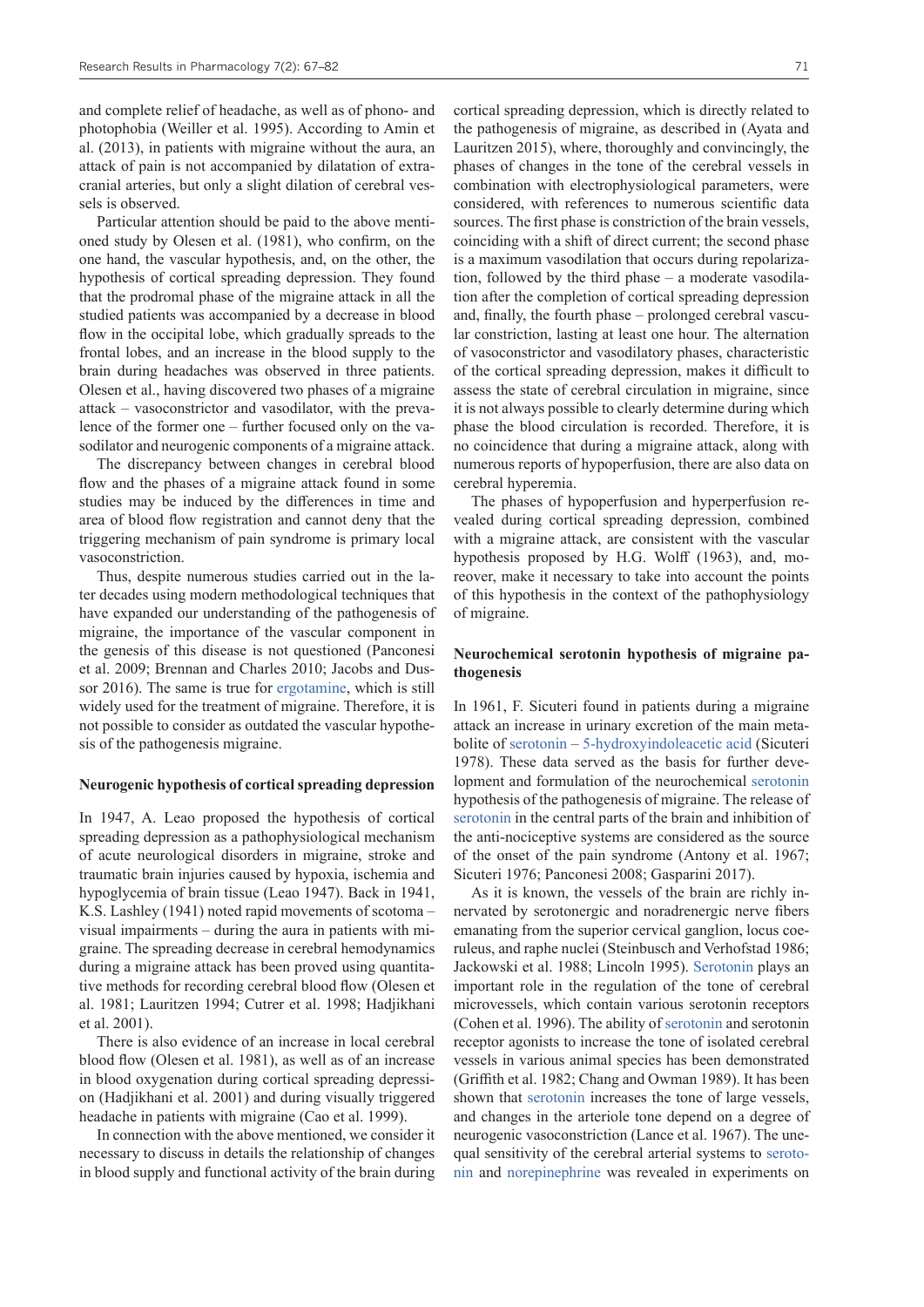cats *in vivo*. (Mirzoian 1976; Mirzoian et al. 1993). Monoamines increase the vascular tone in the carotid system to a much greater extent than in the vertebro-basilar system. In the experiments on rats with simultaneous registration of blood flow in the middle cerebral and common carotid arteries, an unequal response of these vessels to [seroto](https://pubchem.ncbi.nlm.nih.gov/compound/SEROTONIN)[nin](https://pubchem.ncbi.nlm.nih.gov/compound/SEROTONIN) was revealed. It was showed that [serotonin](https://pubchem.ncbi.nlm.nih.gov/compound/SEROTONIN) in all the experiments increased blood flow in the common carotid artery, while changes in blood flow in the middle cerebral artery were not uniform. In 50% of the experiments, [sero](https://pubchem.ncbi.nlm.nih.gov/compound/SEROTONIN)[tonin](https://pubchem.ncbi.nlm.nih.gov/compound/SEROTONIN) significantly and for a long time reduced blood flow in the middle cerebral artery (Mirzoyan et al. 1997).

Studies of cerebral ischemia caused by ligation of the middle cerebral artery are important. The effect of [seroto](https://pubchem.ncbi.nlm.nih.gov/compound/SEROTONIN)[nin](https://pubchem.ncbi.nlm.nih.gov/compound/SEROTONIN) and [norepinephrine](https://pubchem.ncbi.nlm.nih.gov/compound/Norepinephrine) on the blood supply to the brain in rats before and after ischemic damage was studied, and it was found that ischemic damage caused by ligation of the middle cerebral artery significantly enhances the constrictor response of cerebral vessels to [serotonin](https://pubchem.ncbi.nlm.nih.gov/compound/SEROTONIN), while [norepinephrine](https://pubchem.ncbi.nlm.nih.gov/compound/Norepinephrine) does not constrict cerebral vessels under these conditions (Mirzoian et al. 1999; 2000). The data on the changes of the cerebrovascular effect of [sero](https://pubchem.ncbi.nlm.nih.gov/compound/SEROTONIN)[tonin](https://pubchem.ncbi.nlm.nih.gov/compound/SEROTONIN) in conditions of cerebral ischemia were confirmed by Rasmussen et al. (2013), who recorded an increase in the constrictor responses of isolated segments of the middle cerebral artery under the influence of an agonist of serotonin receptors, using a similar model of ischemia. An increase in the activity of serotonin receptors located on the vessels of the brain was also revealed in conditions of global transient cerebral ischemia and in simulated hemorrhagic brain damage (Johansson et al. 2012, 2014). Apparently, an increase in the sensitivity of cerebral vessels to [serotonin](https://pubchem.ncbi.nlm.nih.gov/compound/SEROTONIN) during ischemia, as well as the absence of tachyphylaxis of cerebral vessels to [serotonin](https://pubchem.ncbi.nlm.nih.gov/compound/SEROTONIN) after its repeated administrations, explains the important role of [serotonin](https://pubchem.ncbi.nlm.nih.gov/compound/SEROTONIN) in the pathogenesis of migraine.

In patients with migraine, an increase in the ability of the brain to synthesize [serotonin](https://pubchem.ncbi.nlm.nih.gov/compound/SEROTONIN) was found (Chugani et al. 1999). Brain 5-HT synthesis was the highest during attacks, the lowest – after administering [sumatriptan](https://pubchem.ncbi.nlm.nih.gov/compound/Sumatriptan), and intermediate when patients were migraine free (Sakai et al. 2008). It was found that [reserpine](https://pubchem.ncbi.nlm.nih.gov/compound/reserpine), which causes the release of [norepinephrine,](https://pubchem.ncbi.nlm.nih.gov/compound/Norepinephrine) [serotonin](https://pubchem.ncbi.nlm.nih.gov/compound/SEROTONIN) and [dopamine](https://pubchem.ncbi.nlm.nih.gov/compound/Dopamine) from the brain tissue, and an agonist of  $5HT<sub>2B/2C</sub>$  receptors – [me](https://pubchem.ncbi.nlm.nih.gov/compound/p-Hydroxy-meta-chlorophenylpiperazine)[ta-chlorophenylpiperazine](https://pubchem.ncbi.nlm.nih.gov/compound/p-Hydroxy-meta-chlorophenylpiperazine) (mCPP) – provoke an attack of headaches in patients with migraine (Panconesi 2008).

Thus, these data strongly suggest that [serotonin](https://pubchem.ncbi.nlm.nih.gov/compound/SEROTONIN) plays an important role in the pathogenesis of migraine. This is due to the fact that the monoamine, on the one hand, is a mediator of the endogenous nociceptive system, and, on the other hand, it has a pronounced cerebrovascular activity, including an increase in the tone of the cerebral vessels.

#### **Trigemino-vascular hypothesis of migraine pathogenesis**

The currently widespread trigeminovascular hypothesis of migraine pathogenesis (Moskowitz 1984; Pietrobon and Moskowitz 2013; Goadsby et al. 2017) is based on

the fact that a migraine attack is caused by dilatation of dura mater vessels with subsequent activation of the trigemino-vascular system, namely peripheral and central parts of the trigeminal nerve.

It is supposed that migraine causes aseptic neurogenic inflammation of these vessels as a result of the release of vasodilating substances – [nitric oxide,](https://pubchem.ncbi.nlm.nih.gov/compound/Nitric-oxide) [substance P](https://pubchem.ncbi.nlm.nih.gov/compound/Substance-P) and [calcitonin gene-related peptide \(CGRP](https://pubchem.ncbi.nlm.nih.gov/compound/16134896)) – from peripheral terminals of the trigeminal nerve. This reaction is blocked by [sumatriptan](https://pubchem.ncbi.nlm.nih.gov/compound/Sumatriptan) and [zolmitriptan](https://pubchem.ncbi.nlm.nih.gov/compound/60857) (Kaube 1993; Hoskin and Goadsby 1998; Amelin et al. 2001). Triptans increase the tone of extracranial vessels (Feniuk et al. 1989; Ullmer et al. 1995; Cohen et al. 1997) and pial arterioles only by direct application and have no effect on cerebral vessels when administered intravenously (Connor et al. 1992). In patients with migraine, [sumatriptan](https://pubchem.ncbi.nlm.nih.gov/compound/Sumatriptan), eliminating headache, does not affect the cerebral hemodynamics (Weiller et al. 1995). In experiments on isolated intracerebral arterioles of humans and cattle, the ability of [sumatriptan](https://pubchem.ncbi.nlm.nih.gov/compound/Sumatriptan) to exert both vasoconstrictor and vasodilator effects was revealed (Elhusseiny and Hamel 2001). It has also been shown that [sumatriptan](https://pubchem.ncbi.nlm.nih.gov/compound/Sumatriptan), when administered intravenously to rats, along with stimulating the constrictor reaction of the cerebral vessels, significantly increases the blood supply to the brain, not inferior in strength to [nimodipine](https://pubchem.ncbi.nlm.nih.gov/compound/Nimodipine) (Gan'shina et al. 2008). Frequent use of triptans increases vascular tone and the risk of ischemic disorders of various organs (Roberto et al. 2015).

Nowadays the main focus of researchers is on the [cal](https://pubchem.ncbi.nlm.nih.gov/compound/16134896)[citonin gene-related peptide](https://pubchem.ncbi.nlm.nih.gov/compound/16134896) ([CGRP\)](https://pubchem.ncbi.nlm.nih.gov/compound/16134896), which has a significant vasodilator activity (Kurosawa et al. 1995; Williamson 1997) and is widely represented in the striatum, amygdala, hypothalamus, thalamus, brainstem and trigemino-vascular system (Yasui et al. 1991; Hokfelt et al. 1992; Van Rossum et al. 1997). It is believed that during a migraine attack or cluster headache, [CGRP](https://pubchem.ncbi.nlm.nih.gov/compound/16134896) is released into the cranial venous outflow, resulting in orthodromic stimulation of trigeminal perivascular A-delta and C-fibers, which transmit nociceptive information from the vessels to the spinal nucleus of the trigeminal nerve, and then into the superposed structures of the central nervous system. [CGRP,](https://pubchem.ncbi.nlm.nih.gov/compound/16134896) when administered intravenously to migraine patients, can cause symptoms similar to a migraine attack (Bernstein and Burstein 2012). Using immunochemical methods of research, the relationship between [CGRP](https://pubchem.ncbi.nlm.nih.gov/compound/16134896) and the transmission of impulses along the C- and Aδ fibers of the trigeminal nerve was revealed (Edvinsson et al. 2019). These results were the basis for the development of agents that affect [CGRP](https://pubchem.ncbi.nlm.nih.gov/compound/16134896) – monoclonal antibodies to [CGRP](https://pubchem.ncbi.nlm.nih.gov/compound/16134896) or the CGRP receptor.

For the prophylactic treatment of migraine, CGRP antagonists (galcanezumab, [erenumab,](https://pubchem.ncbi.nlm.nih.gov/patent/NO-2018042-I1) fremanesum) are used (Goadsby et al. 2017; Silberstein et al. 2017; Agostoni et al. 2019; Yuan et al. 2019; Urits et al. 2020). There was a report on the ability of CGRP antagonists (ubrohepant and remegepant) to relieve a migraine attack, though their analgesic effect is inferior to that of triptans, but superior to placebo (Ha et al. 2021). These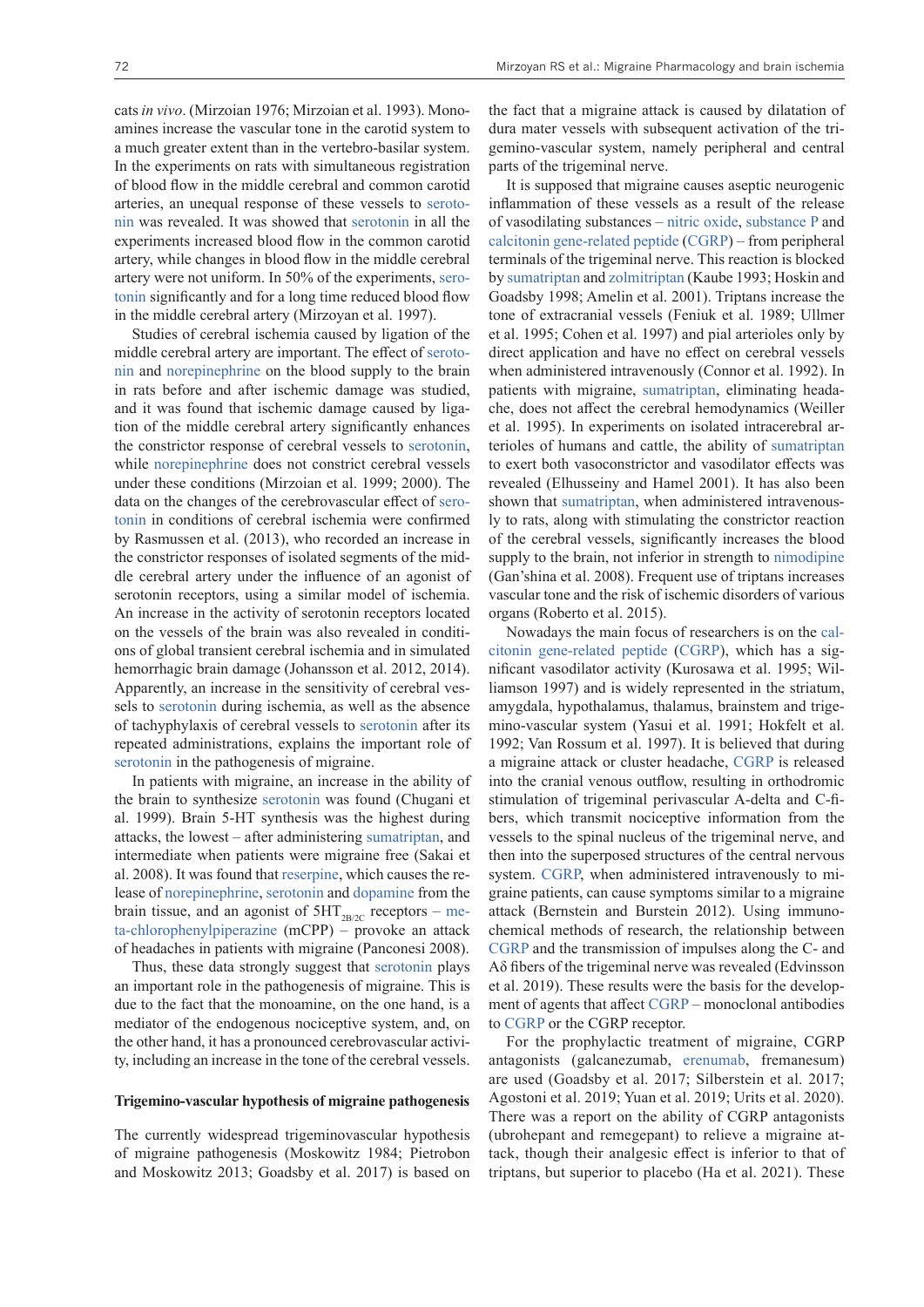data also confirm the analgesic activity of CGRP antagonists and indicate the conventionality of dividing drugs into two groups – attack treatment and prevention. However, it is important to note that CGRP antagonists ([ol](https://pubchem.ncbi.nlm.nih.gov/compound/Olcegepant)[cegepant](https://pubchem.ncbi.nlm.nih.gov/compound/Olcegepant) and [rimegepant](https://pubchem.ncbi.nlm.nih.gov/compound/Rimegepant)), exacerbate the ischemic brain damage in mice caused by occlusion of the middle cerebral artery. This is reflected in the increased neurological deficits, brain infarction size and mortality of animals. The studies emphasize the importance of studying the cerebrovascular safety of anti-migraine drugs (Mulder et al. 2020).

At the same time, a number of researchers believe that the central component of the trigemino-vascular system of the brain is primary in the formation of a migraine attack. Brain stem formations and paraventricular nuclei of the hypothalamus directly control both spontaneous and induced activities of the trigemino-vascular system. It has been shown that a microinjection of a  $GABA<sub>1</sub>$ -receptor agonist muscimol and a  $5-HT_{1BD}$  receptor agonist [naratriptan](https://pubchem.ncbi.nlm.nih.gov/compound/Naratriptan) into these structures of the hypothalamus inhibits both the basal and induced activities of neurons of the trigemino-vascular system of the brainstem, while a GABA antagonist gabazin and a hypophysisadenylate cyclase-activating polypeptide (PACAP) enhance their basal activity (Robert et al. 2013). The primary nature of the neurogenic component in the development of a migraine attack is also reported in (Hoffmann et al. 2019). At the same time, the researchers consider the reaction of the vessels to be a consequence of these processes and confirm their point of view by the fact that drugs affecting vessels have no clinical efficacy. This explanation is difficult to accept, though, since it is a vasodilating activity that most drugs for the treatment of migraine have.

In conclusion, it should be noted that the authors and supporters of the trigemino-vascular hypothesis, using the example of triptans and CGRP antagonists, claim to solve the problem of a migraine pain.

#### **Migraine and ischemic brain damage**

In recent decades, numerous clinical observations have appeared indicating the relationship of migraine with ischemic, including cryptogenic, stroke, as well as Parkinson's disease and cognitive disorders. In patients with migraine with and without aura, foci of ischemia occur in the brain tissue, and the risk of developing a stroke increases by 1.5-2 times (Bigal et al. 2010; Cole and Kittner 2010; Eikermann-Haerter et al. 2012; Kato et al. 2016; Zhang et al. 2019; Øie et al. 2020). It was found that in patients with migraine without aura, the concentration of glutamate in the blood plasma was much higher than in the control group. The prophylactic treatment of migraine with [topiramate,](https://pubchem.ncbi.nlm.nih.gov/compound/Topiramate) [amitriptyline](https://pubchem.ncbi.nlm.nih.gov/compound/Amitriptyline), [flunarizine](https://pubchem.ncbi.nlm.nih.gov/compound/Flunarizine) or [propranolol,](https://pubchem.ncbi.nlm.nih.gov/compound/Propranolol) regardless of the drug, led to a decrease in the frequency of attacks of the disease and a decrease in plasma glutamate levels (Ferrari et al. 2009).

Particularly noteworthy are the data obtained by Li et al. (2015), according to which migraine was most strongly

associated with cryptogenic stroke compared to known ischemic stroke, the frequency of which increases with age (Li et al. 2015). As known, cryptogenic stroke (of unknown etiology) is characterized by the absence of visible factors of damage to the cerebral vessels, i.e. there are no atherosclerotic plaques or blood clots. In these cases, the cause of cerebral ischemia can only be a functional factor – a vascular constrictor reaction, which, apparently, unites cryptogenic stroke and migraine.

It was also found that patients with a history of migraine are at increased risk of perioperative ischemic stroke and hospital readmission (Timm et al. 2017).

Migraine, and especially migraine with aura, is a risk factor for the development of Parkinson's disease (Scher et al. 2014; Wang et al. 2016). In patients with migraine, cognitive impairments have also been identified, which are the cause of their disability (Gil-Gouveia et al. 2016; Santangelo et al. 2016). It is known that the main pathophysiological mechanism of cognitive decline and degenerative processes is brain tissue hypoperfusion (de la Torre 2012; Neumann et al. 2013; Duncombe et al. 2017; Smith et al. 2017).

The association of migraine with patent foramen ovale, which is often complicated by ischemic brain damage, has been also found (Takagi and Umemoto 2015; Zhao et al. 2020).

The relationship between migraine, ischemic stroke, Parkinson's disease and cognitive impairment revealed by researchers, on the one hand, confirms the presence of an ischemic component in the formation of a migraine attack, and, on the other hand, poses a challenge for pharmacologists to search for drugs that can protect patients with migraine from brain ischemic damage.

### **Search for new anti-ischemic anti-migraine preparations**

From the data presented in the previous sections, it can be seen that recently the search for new agents for the treatment of migraine has been aimed at creating drugs that alleviate the pain syndrome of an attack by narrowing the vessels of the dura mater. This comprises agonists of serotonin receptors and agents that affect CGRP – monoclonal antibodies to CGRP or the CGRP receptor. However, these drugs do not solve the problem of cerebral ischemia in migraine attacks, which is indicated by numerous literature sources. The relationship of migraine with ischemic brain lesions, as well as the efficacy of vasodilators in the treatment of patients with migraine, indicates the need to address this important aspect of the pharmacology of migraine. Therefore, when developing new anti-migraine drugs in our laboratory for the treatment of migraine, a methodology was proposed for the search for new drugs with anti-ischemic activity. It consists of studying the effect of substances on the constrictor reactions of the cerebral vessels caused by [serotonin](https://pubchem.ncbi.nlm.nih.gov/compound/SEROTONIN) or an agonist of serotonin receptors (Mirzoyan et al. 1989; Gan'shina 2003). The basis for this drug search methodology was three hypotheses of migraine pathogenesis – vascular, cortical spreading depression and neurochemical [serotonin](https://pubchem.ncbi.nlm.nih.gov/compound/SEROTONIN) hypotheses.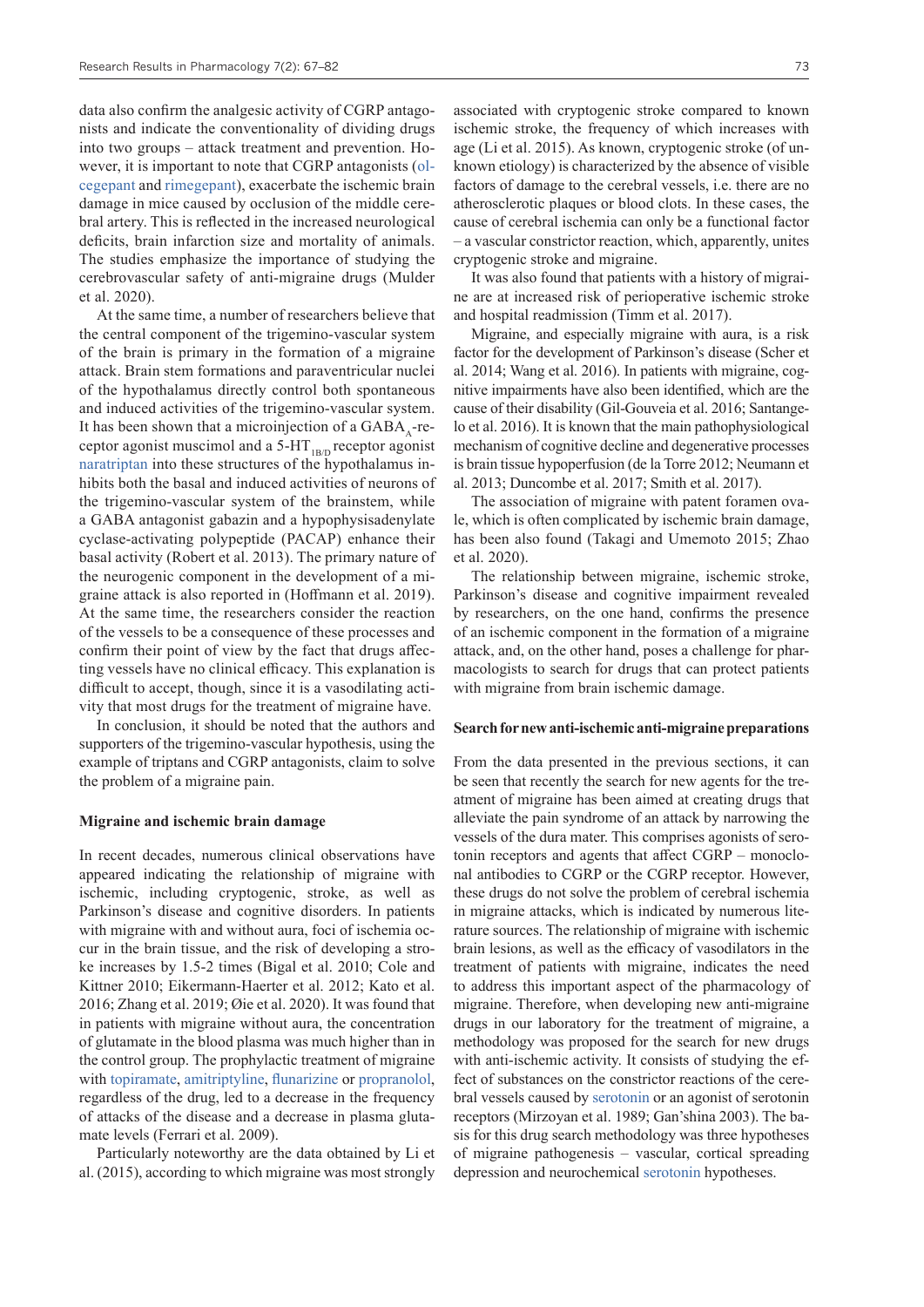The proposed approach made it possible to identify cerebrovascular anti-serotonin properties in [propranolol](https://pubchem.ncbi.nlm.nih.gov/compound/Propranolol) and [tolfenamic acid,](https://pubchem.ncbi.nlm.nih.gov/compound/Tolfenamic-acid) which were mentioned above, as well as in [nicergoline](https://pubchem.ncbi.nlm.nih.gov/compound/Nicergoline) (Mirzoyan et al. 1989; Romanycheva et al. 1995). The screening of cerebrovascular anti-serotonin activity in tropane derivatives revealed an original anti-migraine agent – [tropoxin](https://pubchem.ncbi.nlm.nih.gov/compound/Tropoxin) (3-(3,4,5-trimethoxybenzoyloxyimino)-8-methyl-8-azabicyclo[3,2,1]octanahydrochloride), which prevents or significantly weakens constrictor cerebral vascular reactions induced by [sero](https://pubchem.ncbi.nlm.nih.gov/compound/SEROTONIN)[tonin](https://pubchem.ncbi.nlm.nih.gov/compound/SEROTONIN) (5HT) or  $5HT_{2B/2C}$  receptor agonist – meta-chlorophenylpiperazine (m-CPP) – in intact animals and under conditions of ischemic brain damage. The drug exhibits affinity for  $5HT_2$  type receptors in the brain, has a central anti-serotonin activity and has an anti-aggregatory effect (Gan'shina 2003; Kozhechkin et al. 2005; Gan'shina et al. 2016). A clinical study of [tropoxin](https://pubchem.ncbi.nlm.nih.gov/compound/Tropoxin) indicates its efficacy in an interictal treatment of patients with frequent and severe migraine attacks (Amelin et al. 2001).

However, [tropoxin](https://pubchem.ncbi.nlm.nih.gov/compound/Tropoxin), while significantly weakening the constrictor reactions of the cerebral vessels caused by agonists of serotonin receptors, does not improve blood supply in conditions of global transient ischemia. To enhance the anti-ischemic activity of [tropoxin](https://pubchem.ncbi.nlm.nih.gov/compound/Tropoxin), its combination with drugs that increase the blood supply to the brain in conditions of global ischemia was proposed. In accordance with our earlier data on the cerebrovascular anti-ischemic activity of [mexidol](https://pubchem.ncbi.nlm.nih.gov/compound/Mexidol) and its derivative, [2-ethyl-6-methyl-3-hy](https://pubchem.ncbi.nlm.nih.gov/compound/2-Ethyl-3-hydroxy-6-methylpyridine)[droxypyridine hemisuccinate,](https://pubchem.ncbi.nlm.nih.gov/compound/2-Ethyl-3-hydroxy-6-methylpyridine) which have a GABA-ergic mechanism of action, their combination with [tropoxin](https://pubchem.ncbi.nlm.nih.gov/compound/Tropoxin) was proposed. It turned out that the combination of [tropoxin](https://pubchem.ncbi.nlm.nih.gov/compound/Tropoxin) with [mexidol](https://pubchem.ncbi.nlm.nih.gov/compound/Mexidol) or [2-ethyl-6-methyl-3-hydroxypyridine he](https://pubchem.ncbi.nlm.nih.gov/compound/2-Ethyl-3-hydroxy-6-methylpyridine)[misuccinate](https://pubchem.ncbi.nlm.nih.gov/compound/2-Ethyl-3-hydroxy-6-methylpyridine) preserves the anti-serotonin properties of [tro](https://pubchem.ncbi.nlm.nih.gov/compound/Tropoxin)[poxin](https://pubchem.ncbi.nlm.nih.gov/compound/Tropoxin), and an increase in cerebral blood flow is observed under conditions of global transient cerebral ischemia, i.e. there is an increase in its anti-ischemic activity (Gan'shina et al. 2011; Gorbunov et al. 2011).

Further studies identified a new derivative of tropane acylhydrazone – acylhydrazone (2,3,4-trimethoxy-N'-(8-methyl-8-azabicyclo[3.2.1.]octan-3-ylidene) benzo-hydrazide hydrochloride (LK-933), which along with cerebrovascular anti-serotonin activity also has anxiolytic and antiaggregatory activities (Mirzoyan et al. 2017; Mirzoian et al. 2020).

### **Discussion**

An impressive list of drugs belonging to various chemical classes and pharmacological groups is used for the treatment and prevention of migraine attacks, which in itself testifies, on the one hand, to the complex and not fully understood pathogenesis of this disease and, on the other hand, to the insufficient efficacy of these medicines. It must be admitted that little is known yet about the mechanisms of action of these anti-migraine drugs, and a drug belonging to one or another group makes it impossible to get a clear answer about it having a pathogenetic effect on

this disease. Medicines often have a wide range of effects on various systems of the body, and only knowing all this, we can make a reliable opinion about the pathogenetic mechanism of its action, which can be illustrated by the following two examples. A β-blocker [propranolol,](https://pubchem.ncbi.nlm.nih.gov/compound/Propranolol) along with its known properties, also has anti-serotonin and analgesic activity. The second example concerns [valproic acid](https://pubchem.ncbi.nlm.nih.gov/compound/Valproic-acid) and [topiramate](https://pubchem.ncbi.nlm.nih.gov/compound/Topiramate) – anticonvulsants, which when acting on the GABA-ergic system, not only enhance the effect of this inhibitory neurotransmitter in the central nervous system, but also have a vasodilating effect on the cerebral vessels.

Therefore, in order to understand the mechanism of the positive effect of a particular drug, we cannot confine ourselves only to knowledge about its belonging to some group of pharmacological drugs. This requires more complete and reliable data on the targets the drug affects.

When discussing the pharmacology of migraine, hypotheses of the pathogenesis of migraine, none of which are homogeneous, play an important role. It should be recognized that the most significant contribution to the development of the migraine problem was made by H.G. Wolff, who proposed the vascular hypothesis of migraine pathogenesis. The subsequent hypotheses: neurogenic with cortical spreading depression; neurochemical [sero](https://pubchem.ncbi.nlm.nih.gov/compound/SEROTONIN)[tonin;](https://pubchem.ncbi.nlm.nih.gov/compound/SEROTONIN) and trigemino-vascular hypotheses undoubtedly contributed to the expansion of our understanding of the pathogenesis of migraine, but did not exclude the importance of the vascular factor.

Special attention should be paid to the trigemino-vascular hypothesis of the migraine pathogenesis, which is considered as the main one that determines the pathophysiology of this disease. The authors and supporters of this hypothesis made a significant contribution to the study of the pathogenesis of migraine and to the development of drugs for the disease treatment. However, it should be born in mind that in accordance with the second part of the name of this hypothesis, the source of pain impulses in migraine is the dilation of dura mater vessels. The authors of the hypothesis emphasize that the dilation of these vessels, which corresponds to the second period of the vascular hypothesis and the second phase of the hypothesis of pervasive cortical depression, underlies a migraine attack. In this case, the occurrence of neurological deficit during the prodromal period of a migraine attack is due to the vasodilatation of the dura mater and an improvement in blood circulation. We consider this statement insufficiently substantiated, since the functional disorders characteristic of the prodromal migraine period can only be caused by cerebral circulation insufficiency, and not vice versa. Apparently, vasodilatation is an epiphenomenon, as written by Panconesi et al. (2009), i.e. an contributing secondary factor.

The practical result of the research carried out by the authors and supporters of this hypothesis was the development and clinical implementation of serotonin receptor agonists – triptans, which, however, do not exceed in efficacy the known non-narcotic analgesics and do not solve the problem of pharmacological correction of a migraine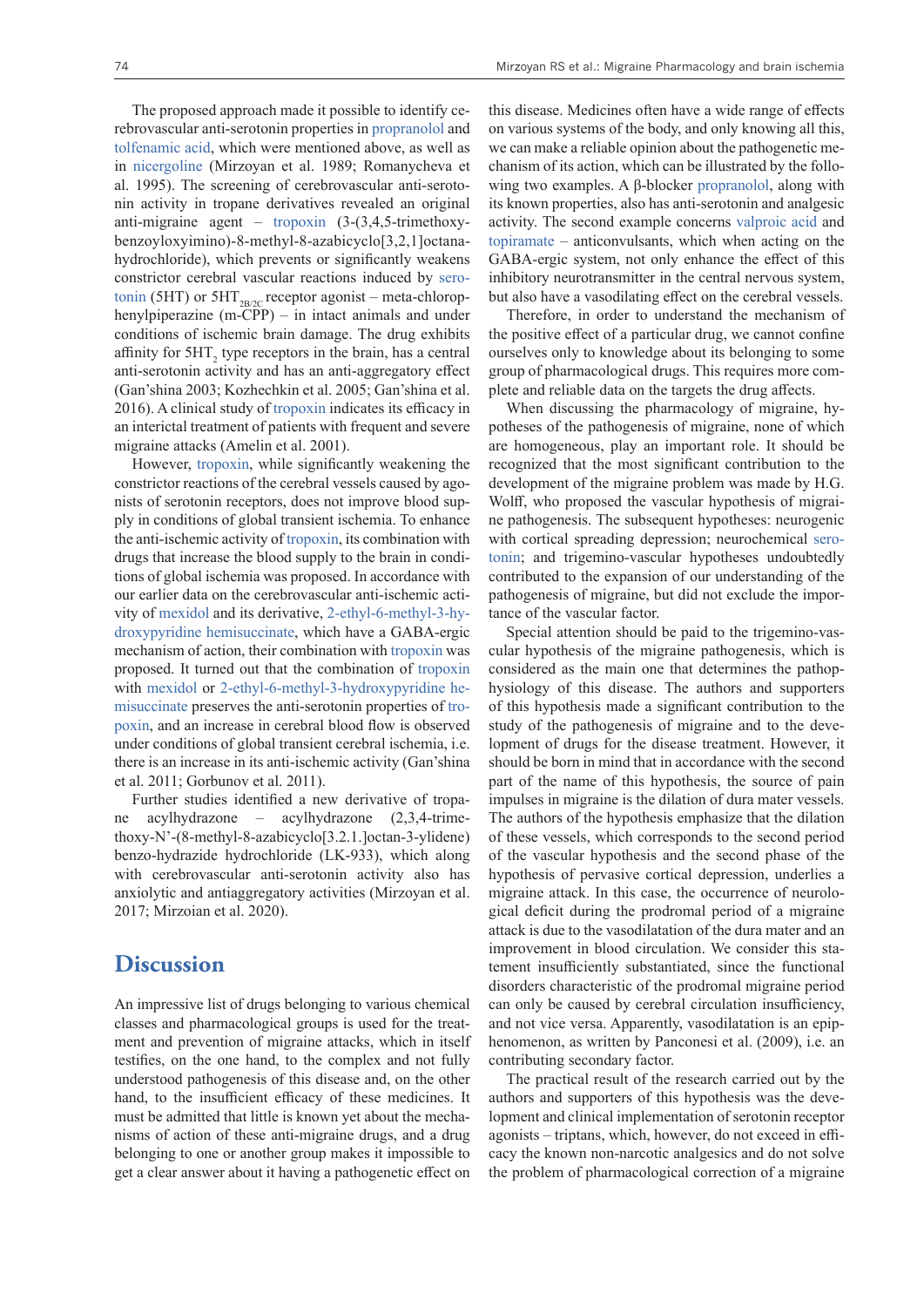attack. As for the CGRP antagonists, which are used for the prophylactic treatment of migraine, the report of their ability to aggravate ischemic brain damage indicates the need for further research in this direction.

Acknowledging the role of blood supply in providing metabolism and functional activity of the brain, we think it possible to compare the concepts of the pathogenesis of migraine and ischemic stroke. This comparison is made due to the fact that cerebral circulation plays an important role in the pathogenesis of these disorders. Some time ago, when it came to the pathogenesis and therapy of ischemic stroke, the term *reperfusion* had a negative meaning, which was explained by the release of and subsequent damaging effect of free radicals ([nitric oxide](https://pubchem.ncbi.nlm.nih.gov/compound/Nitric-oxide) and [oxygen](https://pubchem.ncbi.nlm.nih.gov/compound/Oxygen)) on the brain tissue, whereas the role of blood circulation was underestimated. However, when the effectiveness of restoring the blood supply to the brain by combining systemic thrombolysis with a recombinant tissue plasminogen activator and mechanical thromboextraction was proven indisputable, there followed a radical revision of the concept of the therapy of this disease. The term *reperfusion* has become an epiphenomenon and has been transformed into reperfusion therapy, i.e. treatment by the restoration of adequate cerebral circulation and not only by a surgical method, but also by drugs with cerebrovascular and anti-platelet activities. A similar situation can happen with our ideas about the pathophysiology of migraine, when the importance of brain hypoperfusion will not be challenged and, as a result, the attitude towards the anti-ischemic orientation of the search for drugs to treat migraine will change.

Therefore, the trigemino-vascular hypothesis of the migraine pathogenesis cannot be considered either the only correct one or the only basis to conduct a targeted search for anti-migraine drugs. We should abandon the idea to monopolize one hypothesis only, but rather recognize all of them on equal terms. Apparently, migraine with its va-

### **References**

- Adham N, Tamm JA, Salon JA, Vaysse PJ, Weinshank RL, Branchek TA (1994) A single point mutation increases the affinity of serotonin 5-HT1D alpha, 5-HT1D beta, 5-HT1E and 5-HT1F receptors for beta-adrenergic antagonists. Neuropharmacology 33(3–4): 387–391. [https://doi.org/10.1016/0028-3908\(94\)90068-X](https://doi.org/10.1016/0028-3908(94)90068-X) [[PubMed\]](https://pubmed.ncbi.nlm.nih.gov/7984276/)
- Adjienko LM (1999) The effect of captopril on cerebral circulation in hypertensive rats before and after cerebral ischemia. Experimental and Clinical Pharmacology [Eksperimental'naia i Klinicheskaia Farmakologiia] 62(5): 18–21. [[PubMed\]](https://pubmed.ncbi.nlm.nih.gov/10572745/) [in Russian]
- Agosti R (2018) Migraine burden of disease: From the patient's experience to a socio-economic view. Headache 58(l): 17–32. [https://](https://doi.org/10.1111/head.13301) [doi.org/10.1111/head.13301](https://doi.org/10.1111/head.13301) [\[PubMed\]](https://pubmed.ncbi.nlm.nih.gov/29697152/)
- Agostoni EC, Barbanti P, Calabresi P, Colombo B, Cortelli P, Frediani F, Geppetti P, Grazzi L, Leone M, Martelletti P, Pini LA, Prudenzano MP, Sarchielli P, Tedeschi G, Russo A (2019) Italian chronic migraine group. Current and emerging evidence-based treatment options in chronic migraine: a narrative review. The Journal of Head-

riety of forms due to the individual characteristics of the organism cannot fit only one of the proposed ideas about the pathogenesis of this disease. The proposed hypotheses are convincingly supported by experimental and clinical data. This is most clearly seen when considering the issues of pharmacological correction of migraine. This statement is supported by numerous results indicating the clinical efficacy of drugs with both analgesic and anti-ischemic properties. Therefore, the search for drugs to treat migraine should not be limited to the search for drugs with an analgesic activity. It is important to take into account the ischemic factor of a migraine attack and to provide pharmacological correction of these conditions.

In this regard, there is no doubt about the relevance of the methodology of searching for new drugs aimed at eliminating the vasoconstrictor component in patients with migraine and having cerebrovascular anti-serotonin activity. Studies on the combination of anti-serotonin drugs and drugs with pronounced cerebrovascular anti-ischemic properties are of particular importance. This is a combination of drugs with anti-serotonin and GABA-ergic mechanisms of action, affecting the multidirectional regulation mechanisms of cerebral circulation and contributing to the enhancement of the anti-ischemic action of the anti-migraine anti-serotonin agent. Besides, the essential role of GABA-ergic drugs in restoring the balance between the brain GABA-ergic and glutamatergic systems, which is impaired in ischemic brain damage, should be considered.

It can be assumed that such an integrated approach to developing the anti-migraine agents will contribute to a more successful control of migraine – a complicated disease with a poorly understood pathogenesis.

## **Conflict of interests**

The authors declare no conflict of interest.

ache and Pain 20(1): 92.<https://doi.org/10.1186/s10194-019-1038-4> [\[PubMed](https://pubmed.ncbi.nlm.nih.gov/31470791/)] [[PMC\]](https://www.ncbi.nlm.nih.gov/pmc/articles/PMC6734211/)

- Aguila MR, Rebbeck T, Leaver AM, Lagopoulos J, Brennan PC, Hübscher M, Refshauge KM (2016) The association between clinical characteristics of migraine and brain GABA levels: An exploratory study. The Journal of Pain 17(10): 1058–1067. [https://doi.](https://doi.org/10.1016/j.jpain.2016.06.008) [org/10.1016/j.jpain.2016.06.008](https://doi.org/10.1016/j.jpain.2016.06.008) [\[PubMed\]](https://pubmed.ncbi.nlm.nih.gov/27369186/)
- Akerman S, Romero-Reyes M (2019) Targeting the central projection of the dural trigeminovascular system for migraine prophylaxis. Journal of Cerebral Blood Flow & Metabolism 39(4): 704–717. <https://doi.org/10.1177/0271678X17729280>[\[PubMed](https://pubmed.ncbi.nlm.nih.gov/28885085/)] [[PMC\]](https://www.ncbi.nlm.nih.gov/pmc/articles/PMC6446423/)
- Amelin AV, Ignatov YuD, Skoromets AA (2001) Migraine (Pathogenesis, Clinical Picture, Treatment). SPb Medical Publishing House, St. Petersburg, 200 pp. [in Russian]
- Amin FM, Asghar MS, Hougaard A, Hansen AE, Larsen VA, de Koning PJ, Larsson HB, Olesen J, Ashina M (2013) Magnetic resonance angiography of intracranial and extracranial arteries in patients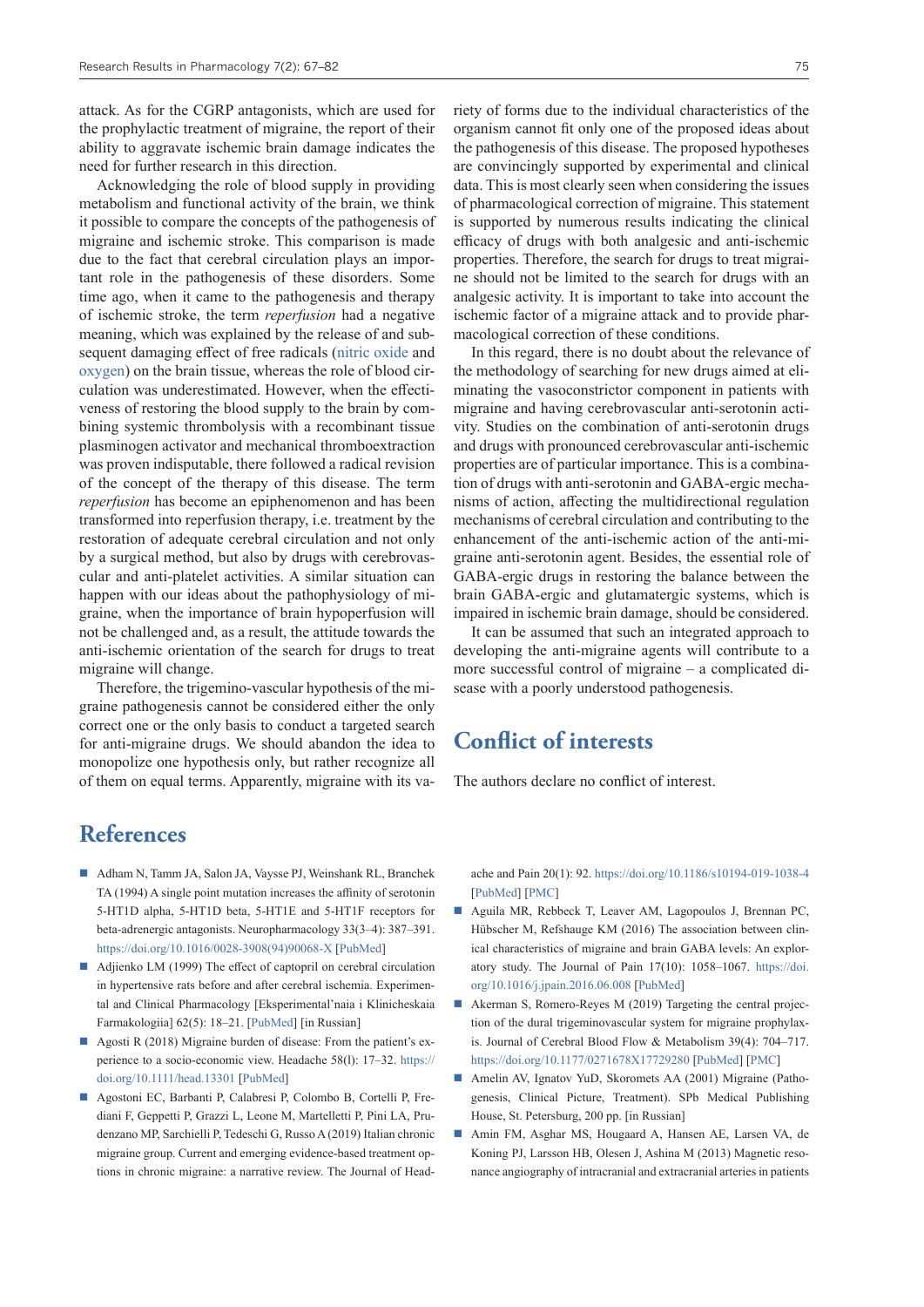with spontaneous migraine without aura: a cross-sectional study. The Lancet. Neurology 12(5): 454–461. [https://doi.org/10.1016/S1474-](https://doi.org/10.1016/S1474-4422(13)70067-X) [4422\(13\)70067-X](https://doi.org/10.1016/S1474-4422(13)70067-X) [\[PubMed\]](https://pubmed.ncbi.nlm.nih.gov/23578775/)

- Antonaci F,Ghiotto N, Wu S, Pucci E, Costa A (2016) Recent advances in migraine therapy. SpringerPlus 5: 637. [https://doi.org/10.1186/](https://doi.org/10.1186/s40064-016-2211-8) [s40064-016-2211-8](https://doi.org/10.1186/s40064-016-2211-8) [[PubMed\]](https://pubmed.ncbi.nlm.nih.gov/27330903/) [[PMC\]](https://www.ncbi.nlm.nih.gov/pmc/articles/PMC4870579/)
- Antony M, Hinterberger H, Lance JW (1967) Plasma serotonin in migraine and stress. Archives of Neurology 16(5): 544–552. [https://](https://doi.org/10.1001/archneur.1967.00470230096013) [doi.org/10.1001/archneur.1967.00470230096013](https://doi.org/10.1001/archneur.1967.00470230096013) [\[PubMed\]](https://pubmed.ncbi.nlm.nih.gov/5297855/)
- Ashina M (2020) Migraine. The New England Journal of Medicine 383(19): 1866–1876. <https://doi.org/10.1056/NEJMra1915327> [[PubMed\]](https://pubmed.ncbi.nlm.nih.gov/33211930/)
- Ayata C, Lauritzen M (2015) Spreading depression, spreading depolarizations, and the cerebral vasculature. Physiological Reviews 95(3): 953–993. <https://doi.org/10.1152/physrev.00027.2014> [[PubMed\]](https://pubmed.ncbi.nlm.nih.gov/26133935/) [\[PMC](https://www.ncbi.nlm.nih.gov/pmc/articles/PMC4491545/)]
- Basil B, Jordan R, Loveless AH, Maxwell DR (1973) Beta-adrenoceptor blocking properties and cardioselectivity of M & B 17,803A. British Journal of Pharmacology 48(2): 198–211. [https://doi.](https://doi.org/10.1111/j.1476-5381.1973.tb06906.x) [org/10.1111/j.1476-5381.1973.tb06906.x](https://doi.org/10.1111/j.1476-5381.1973.tb06906.x) [[PubMed\]](https://pubmed.ncbi.nlm.nih.gov/4147427/) [PMC]
- Bendikov EA, Butuzov VG, Mirzoian RS (1969) Mechanism of action of propranolol on central processes of regulation of blood circulation [O mekhanizme deĭstviia propranolola na tsentral'nye protsessy reguliatsii krovoobrashcheniia]. Journal of Pharmacology and Toxicology [Farmakologiia i Toksikologiia] 32(6): 678–683. [[PubMed\]](https://pubmed.ncbi.nlm.nih.gov/5381597/) [in Russian]
- Bernstein C, Burstein R (2012) Sensitization of the trigeminovascular pathway: perspective and implications to migraine pathophysiology. Journal of Clinical Neurology 8(2): 89–99. [https://doi.](https://doi.org/10.3988/jcn.2012.8.2.89) [org/10.3988/jcn.2012.8.2.89](https://doi.org/10.3988/jcn.2012.8.2.89) [\[PubMed\]](file:///D:\Журнал\2021\Documents and Settings\Admin\Мои документы\Downloads\%5bPubMed%5d %5bPMC%5d) [[PMC\]](https://www.ncbi.nlm.nih.gov/pmc/articles/PMC3391624/)
- Bigal ME, Hetherington H, Pan J, Tsang A, Grosberg B, Avdievich N, Friedman B, Lipton RB (2008) Occipital levels of GABA are related to severe headaches in migraine. Neurology 70(22): 2078–2080. [https://](https://doi.org/10.1212/01.wnl.0000313376.07248.28) [doi.org/10.1212/01.wnl.0000313376.07248.28](https://doi.org/10.1212/01.wnl.0000313376.07248.28) [\[PubMed\]](https://pubmed.ncbi.nlm.nih.gov/18505983/) [\[PMC\]](https://www.ncbi.nlm.nih.gov/pmc/articles/PMC3600581/)
- Bigal ME, Kurth T, Santanello N, Buse D, Golden W, Robbins M, Lipton RB(2010) Migraine and cardiovascular disease: a population-based study. Neurology 74(8): 628–635. [https://doi.](https://doi.org/10.1212/WNL.0b013e3181d0cc8b) [org/10.1212/WNL.0b013e3181d0cc8b](https://doi.org/10.1212/WNL.0b013e3181d0cc8b) [[PubMed\]](https://pubmed.ncbi.nlm.nih.gov/20147658/) [[PMC\]](https://www.ncbi.nlm.nih.gov/pmc/articles/PMC3462501/)
- [Boullin](https://pubmed.ncbi.nlm.nih.gov/?term=Boullin+DJ&cauthor_id=843420) DJ[, Mohan](https://pubmed.ncbi.nlm.nih.gov/?term=Mohan+J&cauthor_id=843420) J (1977) Effects of (+) and (-)-propranolol on the responses of the human isolated basilar artery to cerebrospinal fluid obtained from patients with subarachnoid haemorrhage and cerebral arterial spasm. British Journal of Clinical Pharmacology 4(1): 27–31. <https://doi.org/10.1111/j.1365-2125.1977.tb00662.x>[\[PubMed\]](https://pubmed.ncbi.nlm.nih.gov/843420/) [[PMC](https://www.ncbi.nlm.nih.gov/pmc/articles/PMC1428990/)]
- Brennan KC, Charles A (2010) An update on the blood vessel in migraine. [Current Opinion in Neurology](https://en.wikipedia.org/wiki/Current_Opinion_in_Neurology) 23(3): 266–274. [https://doi.](https://doi.org/10.1097/WCO.0b013e32833821c1) [org/10.1097/WCO.0b013e32833821c1](https://doi.org/10.1097/WCO.0b013e32833821c1) [\[PubMed\]](https://pubmed.ncbi.nlm.nih.gov/20216215/) [[PMC\]](https://www.ncbi.nlm.nih.gov/pmc/articles/PMC5500293/)
- Bridge H, Stagg CJ, Near J, Lau CI, Zisner A, Cader MZ (2015) Altered neurochemical coupling in the occipital cortex in migraine with visual aura. Cephalalgia 35(11): 1025–1030. [https://doi.](https://doi.org/10.1177/0333102414566860) [org/10.1177/0333102414566860](https://doi.org/10.1177/0333102414566860) [\[PubMed](https://pubmed.ncbi.nlm.nih.gov/25631169/)]
- Calabresi P, Galletti F, Rossi C, Sarchielli P, Cupini LM (2007) Antiepileptic drugs in migraine: from clinical aspects to cellular mechanisms. Trends in Pharmacological Sciences 28(4): 88–95. [https://doi.](https://doi.org/10.1016/j.tips.2007.02.005) [org/10.1016/j.tips.2007.02.005](https://doi.org/10.1016/j.tips.2007.02.005) [\[PubMed\]](https://pubmed.ncbi.nlm.nih.gov/17337068/)
- Cao Y, Welch K M A, Aurora S, Vikingstad E (1999) Functional MRI-BOLD of visually triggered headache in patients with migraine.

Archives of Neurology 56(5): 548–554. [https://doi.org/10.1001/](https://doi.org/10.1001/archneur.56.5.548) [archneur.56.5.548](https://doi.org/10.1001/archneur.56.5.548) [[PubMed\]](https://pubmed.ncbi.nlm.nih.gov/10328249/)

- Chang J-Y, Owman C (1989) Cerebrovascular serotonergic receptors mediating vasoconstriction: ferther evidence for the existense of  $5-HT_2$  receptors in the rat and  $5HT_1$ -like receptors in gunea-pig basilar arteries. Acta Physiologica Scandinavica 136(1): 59–67. [https://](https://doi.org/10.1111/j.1748-1716.1989.tb08629.x) [doi.org/10.1111/j.1748-1716.1989.tb08629.x](https://doi.org/10.1111/j.1748-1716.1989.tb08629.x) [\[PubMed](https://pubmed.ncbi.nlm.nih.gov/2570505/)]
- Chen WW, Zhang X, Huang WJ (2016) Pain control by melatonin: physiological and pharmacological effects. Experimental and Therapeutic Medicine 12(4): 1963–1968. [https://doi.org/10.3892/](https://doi.org/10.3892/etm.2016.3565) [etm.2016.3565](https://doi.org/10.3892/etm.2016.3565) [[PubMed](https://pubmed.ncbi.nlm.nih.gov/27698681/)] [\[PMC](https://www.ncbi.nlm.nih.gov/pmc/articles/PMC5038497/)]
- [Chen](https://pubmed.ncbi.nlm.nih.gov/?term=Chen+C&cauthor_id=31814874) C, [Zhou](https://pubmed.ncbi.nlm.nih.gov/?term=Zhou+X&cauthor_id=31814874) X, [He](https://pubmed.ncbi.nlm.nih.gov/?term=He+J&cauthor_id=31814874) J, [Xie](https://pubmed.ncbi.nlm.nih.gov/?term=Xie+Z&cauthor_id=31814874) Z, [Xia](https://pubmed.ncbi.nlm.nih.gov/?term=Xia+S&cauthor_id=31814874) S, [Lu](https://pubmed.ncbi.nlm.nih.gov/?term=Lu+G&cauthor_id=31814874) G (2019) The roles of GABA in ischemia-reperfusion injury in the central nervous system and peripheral organs. Oxidative Medicine and Cellular Longevity 2019: 4028394.<https://doi.org/10.1155/2019/4028394>[\[PubMed](https://pubmed.ncbi.nlm.nih.gov/31814874/)] [[PMC\]](https://www.ncbi.nlm.nih.gov/pmc/articles/PMC6878816/)
- Chugani DC, Niimura K, Chaturvedi S, Muzik O,Fakhouri OM, Lee M-L, Chugani HT (1999) Increased brain serotonin synthesis in migraine. Neurology 53(7): 1473–1479. [https://doi.org/10.1212/](https://doi.org/10.1212/WNL.53.7.1473) [WNL.53.7.1473](https://doi.org/10.1212/WNL.53.7.1473) [\[PubMed](https://pubmed.ncbi.nlm.nih.gov/10534254/)]
- Cohen ML, Johnson KW, Schenck KW, Phebus LA (1997) Migraine therapy: relationship between serotonergic contractile receptors in canine and rabbit saphenous veins to human cerebral and coronary arteries. Cephalalgia 17(6): 631–638. [https://doi.org/10.1046/j.1468-](https://doi.org/10.1046/j.1468-2982.1997.1706631.x) [2982.1997.1706631.x](https://doi.org/10.1046/j.1468-2982.1997.1706631.x) [[PubMed](https://pubmed.ncbi.nlm.nih.gov/9350382/)]
- Cohen Z, Bonvento G, Lacombe P, Hamel E (1996) Serotonin in the regulation of brain microcirculation. Progress in Neurobiology 50(4): 335–362. [https://doi.org/10.1016/S0301-0082\(96\)00033-0](https://doi.org/10.1016/S0301-0082(96)00033-0) [\[PubMed](https://pubmed.ncbi.nlm.nih.gov/9004349/)]
- Cole JW, Kittner SJ (2010) Meta-analysis of results from case control and cohort studies finds that migraine is associated with approximately twice the risk of ischaemic stroke. Evidence-Based Medicine 15(6): 193–194. <https://doi.org/10.1136/ebm1146> [\[PubMed\]](https://pubmed.ncbi.nlm.nih.gov/21047845/) [[PMC](https://www.ncbi.nlm.nih.gov/pmc/articles/PMC6322408/)]
- Connor HE, Stubbs CM, Feniuk W, Humphrey PP (1992) Effect of sumatriptan, a selective  $5H_{T1}$ -like receptor agonist, on pial vessel diameter in anaesthetised cats. Journal of Cerebral Blood Flow and Metabolism 12(3): 514–519.<https://doi.org/10.1038/jcbfm.1992.70>[\[PubMed\]](https://pubmed.ncbi.nlm.nih.gov/1314843/)
- Cutrer FM, Sorensen AG, Weisskoff RM, Ostergaard L, Sanchez del Rio M, Lee EJ, Rosen BR, Moskowitz MA (1998) Perfusion-weighted imaging defects during spontaneous migrainous aura. Annals of Neurology 43(1): 25–31.<https://doi.org/10.1002/ana.410430108> [\[PubMed\]](https://pubmed.ncbi.nlm.nih.gov/9450765/)
- Dandapani BK, Hanson MR (1998) Amlodipine for migraine prophylaxis. Headache 38(8): 624–626. [https://doi.org/10.1046/j.1526-](https://doi.org/10.1046/j.1526-4610.1998.3808624.x) [4610.1998.3808624.x](https://doi.org/10.1046/j.1526-4610.1998.3808624.x) [[PubMed](https://pubmed.ncbi.nlm.nih.gov/11398308/)]
- de la Torre JC (2012) Cardiovascular risk factors promote brain hypoperfusion leading to cognitive decline and dementia. Cardiovascular Psychiatry and Neurology 2012: 367516. [https://doi.](https://doi.org/10.1155/2012/367516) [org/10.1155/2012/367516](https://doi.org/10.1155/2012/367516) [[PubMed\]](https://pubmed.ncbi.nlm.nih.gov/23243502/) [\[PMC](https://www.ncbi.nlm.nih.gov/pmc/articles/PMC3518077/)]
- [Duncombe](https://pubmed.ncbi.nlm.nih.gov/?term=Duncombe+J&cauthor_id=28963120) J, [Kitamura](https://pubmed.ncbi.nlm.nih.gov/?term=Kitamura+A&cauthor_id=28963120) A, [Hase](https://pubmed.ncbi.nlm.nih.gov/?term=Hase+Y&cauthor_id=28963120) Y, [Ihara](https://pubmed.ncbi.nlm.nih.gov/?term=Ihara+M&cauthor_id=28963120) M, [Kalaria](https://pubmed.ncbi.nlm.nih.gov/?term=Kalaria+RN&cauthor_id=28963120) RN, [Horsburgh](https://pubmed.ncbi.nlm.nih.gov/?term=Horsburgh+K&cauthor_id=28963120) K (2017) Chronic cerebral hypoperfusion: a key mechanism leading to vascular cognitive impairment and dementia. Closing the translational gap between rodent models and human vascular cognitive impairment and dementia. Clinical Science 131(19): 2451–2468. <https://doi.org/10.1042/CS20160727>[\[PubMed](https://pubmed.ncbi.nlm.nih.gov/28963120/)]
- Edvinsson JCA, Warfvinge K, Krause DN, Blixt FW, Sheykhzade M, Edvinsson L, Haanes KA (2019) C-fibers may modulate adjacent Aδ-fibers through axon-axon CGRP signaling at nodes of Ranvier in the trigeminal system. The Journal of Headache and Pain 20: 105 <https://doi.org/10.1186/s10194-019-1055-3>[\[PubMed](https://pubmed.ncbi.nlm.nih.gov/31718551/)] [[PMC\]](https://www.ncbi.nlm.nih.gov/pmc/articles/PMC6852900/)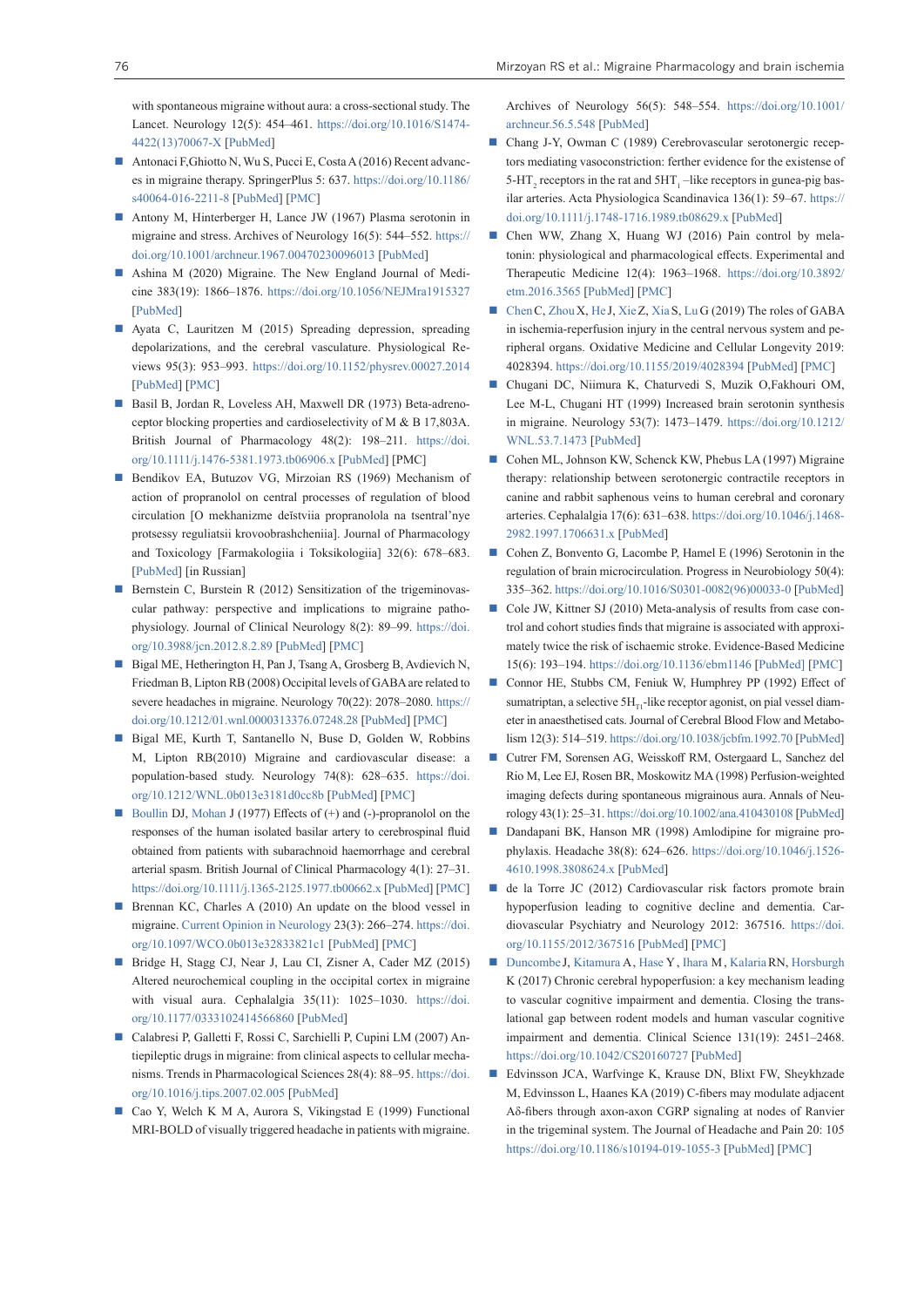- Eikermann-Haerter K, Lee JH, Yuzawa I, Liu CH, Zhou Z, Shin HK, Zheng Y, Qin T, Kurth T, Waeber Ch, Ferrari MD, van den Maagdenberg AM, Moskowitz MA Ayata C (2012) Migraine mutations increase stroke vulnerability by facilitating ischemic depolarizations. Circulation 125(2): 335–345. [https://doi.org/10.1161/CIRCULA-](https://doi.org/10.1161/CIRCULATIONAHA.111.045096)[TIONAHA.111.045096](https://doi.org/10.1161/CIRCULATIONAHA.111.045096) [[PubMed\]](https://pubmed.ncbi.nlm.nih.gov/22144569/) [\[PMC](https://www.ncbi.nlm.nih.gov/pmc/articles/PMC3276214/)]
- Elhusseiny A, Hamel E (2001) Sumatriptan elicits both constriction and dilation in human and bovine brain intracortical arterioles. British Journal of Pharmacology 32(1): 55–62. [https://doi.org/10.1038/](https://doi.org/10.1038/sj.bjp.0703763) [sj.bjp.0703763](https://doi.org/10.1038/sj.bjp.0703763) [[PubMed\]](https://pubmed.ncbi.nlm.nih.gov/11156561/) [\[PMC\]](https://www.ncbi.nlm.nih.gov/pmc/articles/PMC1572524/)
- Feniuk W, Humphrey PPA, PerrenMJ (1989) The selective carotid arterial vasoconstrictor action of GR43175 in anaesthetised dogs. British Journal of Pharmacology 96(1): 83–90. [https://doi.](https://doi.org/10.1111/j.1476-5381.1989.tb11787.x) [org/10.1111/j.1476-5381.1989.tb11787.x](https://doi.org/10.1111/j.1476-5381.1989.tb11787.x) [[PubMed](https://pubmed.ncbi.nlm.nih.gov/2538184/)] [\[PMC](https://www.ncbi.nlm.nih.gov/pmc/articles/PMC1854323/)]
- [Ferrari A,](https://www.ncbi.nlm.nih.gov/pubmed/?term=Ferrari A%5BAuthor%5D&cauthor=true&cauthor_uid=19170689) [Spaccapelo L](https://www.ncbi.nlm.nih.gov/pubmed/?term=Spaccapelo L%5BAuthor%5D&cauthor=true&cauthor_uid=19170689), [Pinetti D](https://www.ncbi.nlm.nih.gov/pubmed/?term=Pinetti D%5BAuthor%5D&cauthor=true&cauthor_uid=19170689), [Tacchi R,](https://www.ncbi.nlm.nih.gov/pubmed/?term=Tacchi R%5BAuthor%5D&cauthor=true&cauthor_uid=19170689) [Bertolini A](https://www.ncbi.nlm.nih.gov/pubmed/?term=Bertolini A%5BAuthor%5D&cauthor=true&cauthor_uid=19170689) (2009) Effective prophylactic treatments of migraine lower plasma glutamate levels. Cephalalgia 29(4): 423–429. [https://doi.org/10.1111/j.1468-](https://doi.org/10.1111/j.1468-2982.2008.01749.x) [2982.2008.01749.x](https://doi.org/10.1111/j.1468-2982.2008.01749.x) [\[PubMed](https://pubmed.ncbi.nlm.nih.gov/19170689/)]
- Forbes HS, Wolff HG (1928) Cerebral circulation III. The vasomotor control of cerebral vessels. Archives of Neurology and Psychiatry 19(6): 1057–1086. [https://doi.org/10.1001/arch](https://doi.org/10.1001/archneurpsyc.1928.02210120090008)[neurpsyc.1928.02210120090008](https://doi.org/10.1001/archneurpsyc.1928.02210120090008)
- Fozard JR, Kalkman HO (1994) 5-Hydroxytryptamine (5-HT) and the initiation of migraine: new perspectives. [Naunyn-Schmiede](https://link.springer.com/journal/210)[berg's Archives of Pharmacology](https://link.springer.com/journal/210) 350(3): 225–229. [hhttps://doi.](https://doi.org/10.1007/BF00175026) [org/10.1007/BF00175026](https://doi.org/10.1007/BF00175026) [[PubMed\]](https://pubmed.ncbi.nlm.nih.gov/7824037/)
- Friberg L, Olsen TS, Roland PE, Lassen NA (1987) Focal ischaemia caused by instability of cerebrovascular tone during attacks of hemiplegic migraine. A regional cerebral blood flow study. Brain 110(4): 917–934.<https://doi.org/10.1093/brain/110.4.917> [[PubMed\]](https://pubmed.ncbi.nlm.nih.gov/3651801/)
- Gan'shina TS (2003) Neuromediator mechanism of tropoxin action in comparison to other anti-migraine medications. Experimental and Clinical Pharmacology [Eksperimental'naia i Klinicheskaia Farmakologiia] 66(3): 17–20. [\[PubMed\]](https://pubmed.ncbi.nlm.nih.gov/12924226/) [in Russian]
- Gan'shina TS, Gorbunov AÀ, Gnezdilova ÀV, Kurdyumov IN, Avdyunina NI, Pyatin BM, Mirzoyan RS (2011) Influence of 2-ethil-6-methyl-3-hydroxypyridine hemisuccinate on cerebral blood perfusion in rats under experimental pathology conditions. Experimental and Clinical Pharmacology [Eksperimental'naia i Klinicheskaia Farmakologiia] 74(8): 17–22. [[PubMed\]](https://pubmed.ncbi.nlm.nih.gov/22232909/) [in Russian]
- Gan'shina TS, Kurdyumov IN, Kurza EV, Avdyunina NI, Pyatin BM, Maslennikov DV, Turilova AI, Mirzoian RS (2020) Cerebrovascular effects of picamilon and succinic acid esters of 5-hydroxyadamantan-2-one in hemorrhagic and ischemic brain disorders. Experimental and Clinical Pharmacology [Eksperimental'naia i Klinicheskaia Farmakologiia] 83(1): 3–6. [https://doi.org/10.30906/0869-2092-](https://doi.org/10.30906/0869-2092-2020-83-1-3-6) [2020-83-1-3-6](https://doi.org/10.30906/0869-2092-2020-83-1-3-6) [in Russian]
- Gans'hina TS, Gorbunov AA, Gnezdilova AV, Turilova AI, Kostochka LM, Pyatin BM, Avdyunina NI, Grushevskaya LN, Mirzoyan RS (2016) Tropoxin – a new drug in migraine therapy. Pharmaceutical Chemistry Journal 50(1): 19–23. [https://doi.org/10.1007/s11094-](https://doi.org/10.1007/s11094-016-1391-4) [016-1391-4](https://doi.org/10.1007/s11094-016-1391-4) [in Russian]
- Gan'shina TS, Bezhanian SG, Kostochka LM, VolkovaMIu, Mirsoian RS (2008) Cerebrovascular serotonin antagonists and agonist among tropan derivatives. Experimental and Clinical Pharmacology [Eksperimental'naia i Klinicheskaia Farmakologiia] 71(1): 6–30. [[PubMed](https://pubmed.ncbi.nlm.nih.gov/18365483/)] [in Russian]
- Gasparini CF, Smith RA, Griffiths LR(2017) Genetic and biochemical changes of the serotonergic system in migraine pathobiology. The Journal of Headache and Pain 18(1): 20. [https://doi.org/10.1186/](https://doi.org/10.1186/s10194-016-0711-0) [s10194-016-0711-0](https://doi.org/10.1186/s10194-016-0711-0) [\[PubMed](https://pubmed.ncbi.nlm.nih.gov/28194570/)] [[PMC](https://www.ncbi.nlm.nih.gov/pmc/articles/PMC5307402/)]
- Gil-Gouveia R, Oliveira AG, Martins IP (2016) The impact of cognitive symptoms on migraine attack-related disability. Cephalalgia 36(5): 422–430. <https://doi.org/10.1177/0333102415604471> [\[PubMed](https://pubmed.ncbi.nlm.nih.gov/26350071/)]
- [Goadsby](https://www.ncbi.nlm.nih.gov/pubmed/?term=Goadsby PJ%5BAuthor%5D&cauthor=true&cauthor_uid=28179394) PJ, [Holland](https://www.ncbi.nlm.nih.gov/pubmed/?term=Holland PR%5BAuthor%5D&cauthor=true&cauthor_uid=28179394) PR, [Martins-Oliveira](https://www.ncbi.nlm.nih.gov/pubmed/?term=Martins-Oliveira M%5BAuthor%5D&cauthor=true&cauthor_uid=28179394) M, [Hoffmann](https://www.ncbi.nlm.nih.gov/pubmed/?term=Hoffmann J%5BAuthor%5D&cauthor=true&cauthor_uid=28179394) J, [Schankin](https://www.ncbi.nlm.nih.gov/pubmed/?term=Schankin C%5BAuthor%5D&cauthor=true&cauthor_uid=28179394) C, [Akerman](https://www.ncbi.nlm.nih.gov/pubmed/?term=Akerman S%5BAuthor%5D&cauthor=true&cauthor_uid=28179394) S (2017) Pathophysiology of migraine: A disorder of sensory processing. Physiological Reviews 97(2): 553–622. [https://](https://doi.org/10.1152/physrev.00034.2015) [doi.org/10.1152/physrev.00034.2015](https://doi.org/10.1152/physrev.00034.2015) [[PubMed](https://pubmed.ncbi.nlm.nih.gov/28179394/)] [\[PMC](https://www.ncbi.nlm.nih.gov/pmc/articles/PMC5539409/)]
- Gorbunov AA, Gan'shina TS, Turilova AI, Mirzoian RS (2011) Cerebrovascular and antiserotoninergic activity of the combination of tropoxin and mexidol. Experimental and Clinical Pharmacology [Eksperimental'naia i Klinicheskaia Farmakologiia] 74(8): 23–27. [\[PubMed](https://pubmed.ncbi.nlm.nih.gov/22232910/)] [in Russian]
- Graham JR, Wolff HG (1938) Mechanism of migraine headache and action of ergotamine tartrate. Archives of Neurology 39(4): 737– 763. <https://doi.org/10.1001/archneurpsyc.1938.02270040093005>
- Griffith SG, Lincoln J, Burnstock G (1982) Serotonin as neurotransmitter in cerebral arteries. Brain Research 247(2): 388–392. [https://](https://doi.org/10.1016/0006-8993(82)91266-5) [doi.org/10.1016/0006-8993\(82\)91266-5](https://doi.org/10.1016/0006-8993(82)91266-5) [\[PubMed](https://pubmed.ncbi.nlm.nih.gov/6127149/)]
- Guo Y, Shi Y, Zhu D, Liu R, Qi Y, Luo G (2020) Clopidogrel can be an effective complementary prophylactic for drug-refractory migraine with patent foramen ovale. Journal of Investigative Medicine 68(7):1250–1255. <https://doi.org/10.1136/jim-2020-001342> [\[PubMed](https://pubmed.ncbi.nlm.nih.gov/32848048/)] [[PMC\]](https://www.ncbi.nlm.nih.gov/pmc/articles/PMC7525787/)
- Ha DK, Kim MJ, Han N, Kwak JH, Baek IH (2021) Comparative efficacy of oral calcitonin-gene-related peptide antagonists for the treatment of acute migraine: Updated meta-analysis. Clinical Drug Investigation 41(2): 119–132. [https://doi.org/10.1007/s40261-020-](https://doi.org/10.1007/s40261-020-00997-1) [00997-1](https://doi.org/10.1007/s40261-020-00997-1) [[PubMed\]](https://pubmed.ncbi.nlm.nih.gov/33426614/)
- Hadjikhani N, Sanchez Del Rio M, Wu O, Schwartz D, Bakker D, Fischl B, Kwong KK, Cutrer FM, Rosen BR, Tootell RB, Sorensen AG, Moskowitz MA (2001) Mechanisms of migraine aura revealed by functional MRI in human visual cortex. Proceedings of the National Academy of Sciences of the United States of America 98(8): 4687–4692. <https://doi.org/10.1073/pnas.071582498> [[PubMed\]](https://pubmed.ncbi.nlm.nih.gov/11287655/) [\[PMC](https://www.ncbi.nlm.nih.gov/pmc/articles/PMC31895/)]
- Hamel E (2006) Perivascular nerves and the regulation of cerebrovascular tone. Journal of Applied Physiology (1985) 100(3): 1059– 1064. <https://doi.org/10.1152/japplphysiol.00954.2005> [[PubMed\]](https://pubmed.ncbi.nlm.nih.gov/16467392/)
- Hamel E, Krause DN, Roberts E (1982) Characterization of glutamic acid decarboxylase activity in cerebral blood vessels. Journal of Neurochemistry 39(3): 842–849. [https://doi.](https://doi.org/10.1111/j.1471-4159.1982.tb07969.x) [org/10.1111/j.1471-4159.1982.tb07969.x](https://doi.org/10.1111/j.1471-4159.1982.tb07969.x) [\[PubMed\]](https://pubmed.ncbi.nlm.nih.gov/7097288/)
- **Headache Classification Committee of the International Headache** Society [(IHS) The international classification of headache disorders] (2018) 3<sup>rd</sup> edition. Cephalalgia 38(1): 1-211. [https://doi.](https://doi.org/10.1177/0333102417738202) [org/10.1177/0333102417738202](https://doi.org/10.1177/0333102417738202)
- Hoffmann J, Baca SM, Akerman S (2019) Neurovascular mechanisms of migraine and cluster headache. Journal of Cerebral Blood Flow & Metabolism 39(4): 573–594. [https://doi.](https://doi.org/10.1177/0271678X17733655) [org/10.1177/0271678X17733655](https://doi.org/10.1177/0271678X17733655) [[PubMed\]](https://pubmed.ncbi.nlm.nih.gov/28948863/) [\[PMC](https://www.ncbi.nlm.nih.gov/pmc/articles/PMC6446418/)]
- Hokfelt T, Arvidsson U, Ceccatelli S, Cortes R, Cullheim S, Dagerlind A (1992) Calcitonin gene-related peptide in the brain, spinal cord,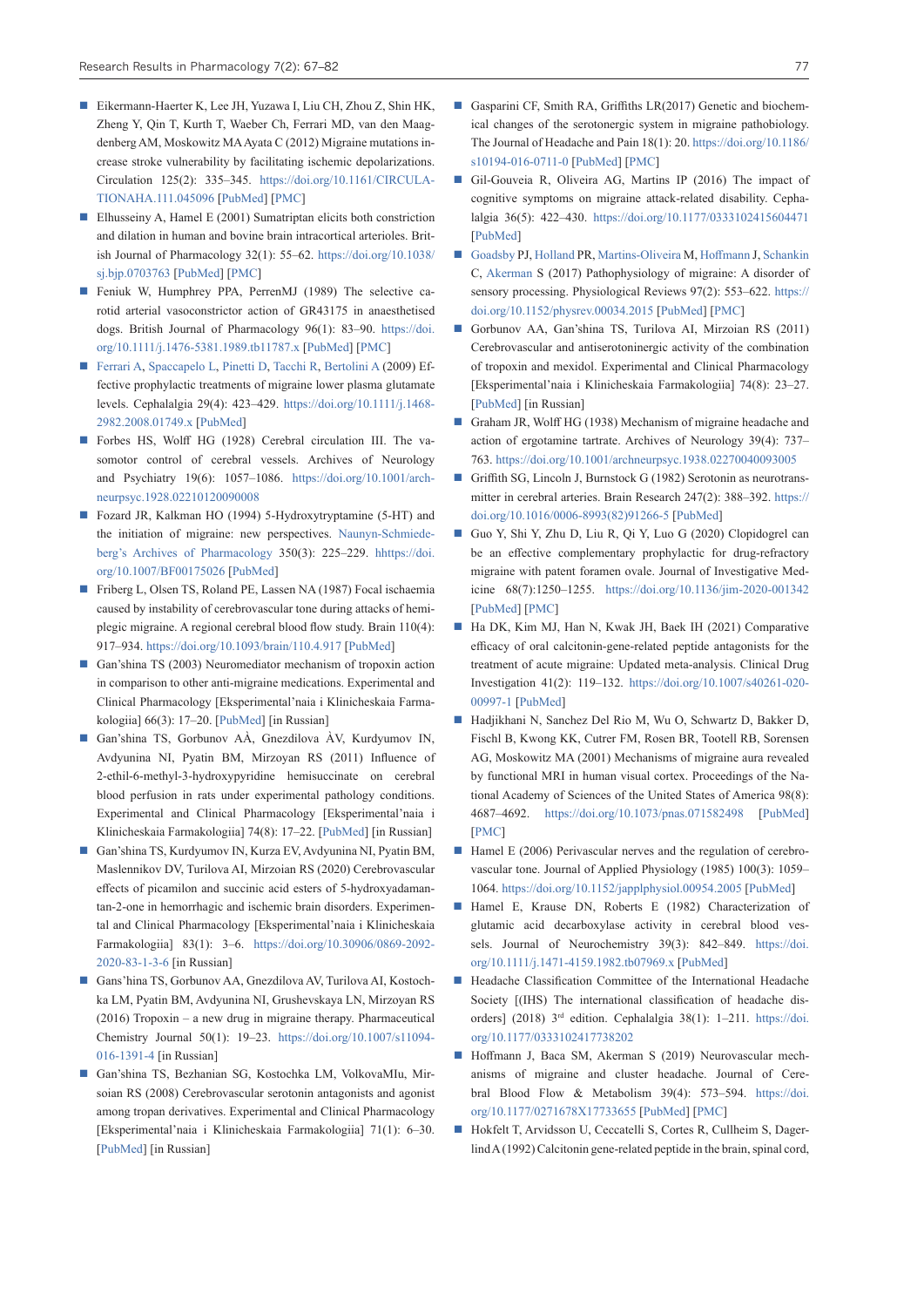and some peripheral systems. Annals of the New York Academy of Sciences 657: 119–134. [https://doi.org/10.1111/j.1749-6632.1992.](https://doi.org/10.1111/j.1749-6632.1992.tb22762.x) [tb22762.x](https://doi.org/10.1111/j.1749-6632.1992.tb22762.x) [[PubMed](https://pubmed.ncbi.nlm.nih.gov/1637079/)]

- [Hoskin](https://www.sciencedirect.com/science/article/abs/pii/S0014488697967492#!) KL, [Goadsby](https://www.sciencedirect.com/science/article/abs/pii/S0014488697967492#!) PJ (1998) Comparison of more and less lipophilic serotonin (5HT<sub>1B/1D</sub>) agonists in a model of trigeminovascular nociception in cat. Experimental Neurolog[y 150\(1\)](https://www.sciencedirect.com/science/journal/00144886/150/1): 45–51. [https://](https://doi.org/10.1006/exnr.1997.6749) [doi.org/10.1006/exnr.1997.6749](https://doi.org/10.1006/exnr.1997.6749) [[PubMed\]](https://pubmed.ncbi.nlm.nih.gov/9514827/)
- [Jackowski](https://www.sciencedirect.com/science/article/abs/pii/0006899388916083#!) A, [Crockard A, Burnstock G](https://www.sciencedirect.com/science/article/abs/pii/0006899388916083#!) (1988) Ultrastructure of serotonin-containing nerve fibres in the middle cerebral artery of the rat and evidence for its localisation within catecholamine-containing nerve fibres by immunoelectron microscopy. Brain Research 443(1–2): 159–165. [https://doi.org/10.1016/0006-8993\(88\)91608-3](https://doi.org/10.1016/0006-8993(88)91608-3) [\[PubMed](https://pubmed.ncbi.nlm.nih.gov/3282611/)]
- Jackson JL, Kuriyama A, Kuwatsuka Y, Nickoloff S, Storch D, Jackson W, Zhang ZJ, Hayashino Y (2019) Beta-blockers for the prevention of headache in adults, a systematic review and meta-analysis. PLoS ONE 14(3): 0212785. [https://doi.org/10.1371/journal.](https://doi.org/10.1371/journal.pone.0212785) [pone.0212785](https://doi.org/10.1371/journal.pone.0212785) [\[PubMed](https://pubmed.ncbi.nlm.nih.gov/30893319/)] [[PMC\]](https://www.ncbi.nlm.nih.gov/pmc/articles/PMC6426199/)
- $\blacksquare$  Jacobs B, Dussor G (2016) Neurovascular contributions to migraine: Moving beyond vasodilation. Neuroscience 338: 130–144. [https://](https://doi.org/10.1016/j.neuroscience.2016.06.012) [doi.org/10.1016/j.neuroscience.2016.06.012](https://doi.org/10.1016/j.neuroscience.2016.06.012) [[PubMed\]](https://pubmed.ncbi.nlm.nih.gov/27312704/) [\[PMC](https://www.ncbi.nlm.nih.gov/pmc/articles/PMC5083225/)]
- Johansson S, Povlsen GK, Edvinsson L (2012) Expressional changes in cerebrovascular receptors after experimental transient forebrain ischemia. PLoS ONE 7(7): e41852. ttps://doi.org/10.1371/journal. pone.0041852 [\[PubMed](https://pubmed.ncbi.nlm.nih.gov/22848635/)] [[PMC\]](https://www.ncbi.nlm.nih.gov/pmc/articles/PMC3407123/)
- Johansson SE, Larsen SS, Povlsen GK, Edvinsson L (2014) Early MEK1/2 inhibition after global cerebral ischemia in rats reduces brain damage and improves outcome by preventing delayed vasoconstrictor receptor upregulation. PLoS ONE 9(3): e92417. [https://](https://doi.org/10.1371/journal.pone.0092417) [doi.org/10.1371/journal.pone.0092417](https://doi.org/10.1371/journal.pone.0092417) [\[PubMed](https://pubmed.ncbi.nlm.nih.gov/24642693/)] [[PMC](https://www.ncbi.nlm.nih.gov/pmc/articles/PMC3958517/)]
- Johnstone M (1970) Reflections on beta-adrenergic blockade in anaesthetics. British Journal of Anaesthesia 42(3): 262–268. [https://](https://doi.org/10.1093/bja/42.3.262) [doi.org/10.1093/bja/42.3.262](https://doi.org/10.1093/bja/42.3.262) [[PubMed\]](https://pubmed.ncbi.nlm.nih.gov/4393293/)
- Kato Y, Dodick DW, Schwedt TJ (2016) Migraine comorbidity with cardiac, cardiovascular and cerebrovascular disease. Neurology and Clinical Neuroscience 4(6): 203–208.<https://doi.org/10.1111/ncn3.12077>
- Kaube H, Hoskin KL, Goadsby PJ (I993) Inhibition by sumatriptan of central trigeminal neurons only after blood-brain barrier disruption. British Journal of Pharmacology 109(3): 788–792. [https://doi.](https://doi.org/10.1111/j.1476-5381.1993.tb13643.x) [org/10.1111/j.1476-5381.1993.tb13643.x](https://doi.org/10.1111/j.1476-5381.1993.tb13643.x) [[PubMed\]](https://pubmed.ncbi.nlm.nih.gov/8395298/) [\[PMC](https://www.ncbi.nlm.nih.gov/pmc/articles/PMC2175651/)]
- Kim G A, Gan'shina T S, Kurza E V, Kurdyumov IN, Maslennikov DV, Mirzoian RS (2019) New cerebrovascular agent with hypotensive activity. Research Results in Pharmacology 5(2): 71–77. [https://](https://doi.org/10.3897/rrpharmacology.5.35392) [doi.org/10.3897/rrpharmacology.5.35392](https://doi.org/10.3897/rrpharmacology.5.35392)
- Kovalev IG, Vasil'eva EV, Kondrakhin EA, Voronina TA, Kovalev GI (2017) The role of glutamate and GABA receptors in the anticonvulsive effects of levetiracetam and a 4-phenylpirrolidone derivative (GIZH-290) in rats. Neurochemical Journal 11(4): 332–339. [https://](https://doi.org/10.1134/S1819712417040055) [doi.org/10.1134/S1819712417040055](https://doi.org/10.1134/S1819712417040055)
- Kozhechkin SN, Kostochka LM, Bezhanian SG, Mirzoian RS, Seredin SB (2005) Interaction of tropoxin and its molecular fragments tropan and 3,4,5-trimethoxybenzoate with serotonin receptors of cortical neurons in the rat brain (a microionophoretic study). Experimental and Clinical Pharmacology [Eksperimental'naia i Klinicheskaia Farmakologiia] 68(4): 3–6. [[PubMed\]](https://pubmed.ncbi.nlm.nih.gov/16193647/) [in Russian]
- Krause DM, Wong E, Degener P, Roberts E (1980) GABA receptors in bovine cerebral blood vessels: binding studies with <sup>3</sup>Hmuscimol. Brain Research 185(1): 51–57. [https://doi.org/10.1016/0006-](https://doi.org/10.1016/0006-8993(80)90669-1) [8993\(80\)90669-1](https://doi.org/10.1016/0006-8993(80)90669-1) [[PubMed\]](https://pubmed.ncbi.nlm.nih.gov/6243504/)
- Kurosawa M, Messlinger K, Pawlak M, Schmidt RF (1995) Increase of meningeal blood flow after electrical stimulation of rat dura mater encephali: mediation by calcitonin generelated peptide. British Journal of Pharmacology 114(7): 1397–1402. [https://doi.](https://doi.org/10.1111/j.1476-5381.1995.tb13361.x) [org/10.1111/j.1476-5381.1995.tb13361.x](https://doi.org/10.1111/j.1476-5381.1995.tb13361.x) [\[PubMed](https://pubmed.ncbi.nlm.nih.gov/7606344/)] [[PMC\]](https://www.ncbi.nlm.nih.gov/pmc/articles/PMC1510285/)
- Lance JW, Anthony M, Gonski A (1967) Serotonin, the carotid body and cranial vessels in migraine. Archives of Neurology 16(5): 553–558. <https://doi.org/10.1001/archneur.1967.00470230105014> [[PubMed](https://pubmed.ncbi.nlm.nih.gov/6022537/)]
- Lashley KS (1941) Patterns of cerebral integration indicated by the scotomas of migraine. Archives of Neurology and Psychiatry 46(2): 331–339. [https://doi.org/10.1001/arch](https://doi.org/10.1001/archneurpsyc.1941.02280200137007)[neurpsyc.1941.02280200137007](https://doi.org/10.1001/archneurpsyc.1941.02280200137007)
- Lauritzen M, Olesen J (1984) Regional cerebral blood flow during migraine attacks by Xenon-133 inhalation and emission tomography. Brain 107(2): 447–461.<https://doi.org/10.1093/brain/107.2.447> [[PubMed\]](https://pubmed.ncbi.nlm.nih.gov/6609739/)
- Lauritzen M (1994) Pathophysiology of the migraine aura. The spreading depression theory. Brain 117(Pt1): 199–210. [https://doi.](https://doi.org/10.1093/brain/117.1.199) [org/10.1093/brain/117.1.199](https://doi.org/10.1093/brain/117.1.199) [\[PubMed](https://pubmed.ncbi.nlm.nih.gov/7908596/)]
- Lecrux C, Hamel E (2011) The neurovascular unit in brain function and disease. Acta Physiologica 203(1): 47–59. [https://doi.](https://doi.org/10.1111/j.1748-1716.2011.02256.x) [org/10.1111/j.1748-1716.2011.02256.x](https://doi.org/10.1111/j.1748-1716.2011.02256.x) [[PubMed\]](https://pubmed.ncbi.nlm.nih.gov/21272266/)
- Li L, Schulz UG, Kuker W, [Rothwell PM](https://www.ncbi.nlm.nih.gov/pubmed/?term=Rothwell PM%5BAuthor%5D&cauthor=true&cauthor_uid=26423431) (2015) Age-specific association of migraine with cryptogenic TIA and stroke: Population-based study. Neurology 85(17): 1444–1451. [https://doi.org/10.1212/](https://doi.org/10.1212/WNL.0000000000002059) [WNL.0000000000002059](https://doi.org/10.1212/WNL.0000000000002059) [\[PubMed](https://pubmed.ncbi.nlm.nih.gov/26423431/)] [[PMC\]](https://www.ncbi.nlm.nih.gov/pmc/articles/PMC4631068/)
- Li Q, Chen C, Gong T (2018) High-field MRS study of GABA+ in patients with migraine: response to levetiracetam treatment. Neuroreport 29(12): 1007–1010. [https://doi.org/10.1097/](https://doi.org/10.1097/WNR.0000000000001067) [WNR.0000000000001067](https://doi.org/10.1097/WNR.0000000000001067) [[PubMed\]](https://pubmed.ncbi.nlm.nih.gov/29889154/) [\[PMC\]](https://www.ncbi.nlm.nih.gov/pmc/articles/PMC6092105/)
- [Liampas](https://pubmed.ncbi.nlm.nih.gov/?term=Liampas+I&cauthor_id=32352572) I, Siokas V, Brotis A, [Vikelis](https://pubmed.ncbi.nlm.nih.gov/?term=Vikelis+M&cauthor_id=32352572) M, [Dardiotis](https://pubmed.ncbi.nlm.nih.gov/?term=Dardiotis+E&cauthor_id=32352572) E (2020) Endogenous melatonin levels and therapeutic use of exogenous melatonin in migraine: Systematic review and meta-analysis. Headache 60(7): 1273–1299.<https://doi.org/10.1111/head.13828>[[PubMed\]](https://pubmed.ncbi.nlm.nih.gov/32352572/)
- [Lincoln](https://www.sciencedirect.com/science/article/abs/pii/0163725895020179?via%3Dihub#!) J (1995) Innervation of cerebral arteries by nerves containing 5-hydroxytryptamine and noradrenaline. Pharmacology and Therapeutics 68(3): 473–501. [https://doi.org/10.1016/0163-](https://doi.org/10.1016/0163-7258(95)02017-9) [7258\(95\)02017-9](https://doi.org/10.1016/0163-7258(95)02017-9) [[PubMed](https://pubmed.ncbi.nlm.nih.gov/8788567/)]
- [Lucas L, W](https://www.sciencedirect.com/science/article/pii/S0885392407005933?via%3Dihub#!)illiam [JP \(](https://www.sciencedirect.com/science/article/pii/S0885392407005933?via%3Dihub#!)2007) Near-complete migraine prophylaxis with amlodipine: A case report. [Journal of Pain and Symptom](https://www.sciencedirect.com/science/journal/08853924) [Management](https://www.sciencedirect.com/science/journal/08853924) [34\(6\)](https://www.sciencedirect.com/science/journal/08853924/34/6): 571–573. [https://doi.org/10.1016/j.jpainsym](https://doi.org/10.1016/j.jpainsymman.2007.08.004)[man.2007.08.004](https://doi.org/10.1016/j.jpainsymman.2007.08.004) [[PubMed\]](https://pubmed.ncbi.nlm.nih.gov/18053876/)
- Maslennikov DV, Gan'shina TS, Oleinikova ON, Kurdyumov IN, Mirzoyan RS (2012) GABA-ergic mechanism of the cerebrovascular effect of melatonin. Experimental and Clinical Pharmacology [Eksperimental'naia i Klinicheskaia Farmakologiia] 75(4): 13–16. [[PubMed](https://pubmed.ncbi.nlm.nih.gov/22702104/)] [in Russian]
- Mederos S, Perea G (2019) GABAergic-astrocyte signaling: a refinement of inhibitory brain networks. Glia 67(10): 1842–1851. <https://doi.org/10.1002/glia.23644>[\[PubMed\]](https://pubmed.ncbi.nlm.nih.gov/31145508/) [[PMC\]](https://www.ncbi.nlm.nih.gov/pmc/articles/PMC6772151/)
- Mirzoian RS (1976) Different sensitivities of cerebral arterial systems to noradrenaline. Bulletin of Experimental Biology and Medicine [Biulleten' Eksperimental'noĭ Biologii i Meditsiny] 81(1): 47–49. [[PubMed](https://pubmed.ncbi.nlm.nih.gov/1247678/)] [in Russian]
- Mirzoyan RS, Gan'shina TS, Gorbunov AA, Kurdyumov IN, Maslennikov DV, Turilova AI, Kurza EV (2017) Pharmacology of various neuromediator mechanisms of regulation of cerebral circulation. Experimental and Clinical Pharmacology [Eksperimental'naia i Klinicheskaia Farmakologiia] 80(9): 35–39. [[PubMed\]](https://pubmed.ncbi.nlm.nih.gov/27455572/) [in Russian]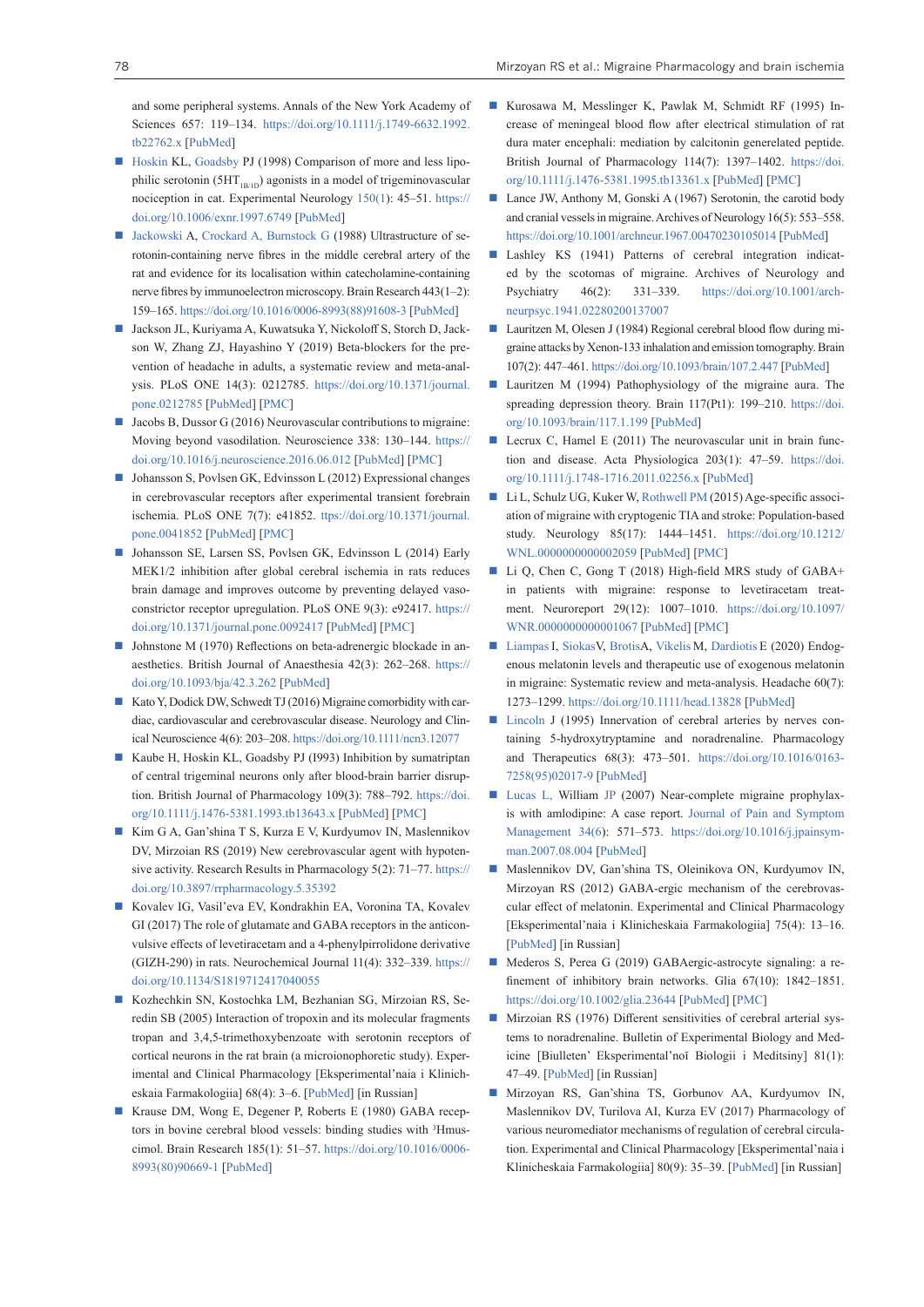- Mirzoyan RS, Gan'shina TS, Pukhalskaya TG, Volobueva TI, Vedernikov JP, Dicova M, Nicolova M, Nicolov R (1989) Effects of nicergoline in experimental models related to pathogenesis of migraine. Methods and Findings in Experimental and Clinical Pharmacology 11(11): 671–676. [PubMed]
- Mirzoian RS, Masievskiĭ DD, Semkina GA (1994) The effect of nimodipine on blood circulation in the rat middle cerebral and carotid arteries. Bulletin of Experimental Biology and Medicine [Biulleten' Eksperimental'noĭ Biologii i Meditsiny] 118(10): 410–413. [\[PubMed](https://pubmed.ncbi.nlm.nih.gov/7865822/)] [in Russian]
- Mirzoyan RS, Naplekova PL, Gan'shina TS, Kurdyumov IN, Gorbunov AA, Kostochka LM, Turilova AI, Kudrin VS, Narkevich VB, Voronina TA (2017) New anti-migraine drug with antiserotonin, cerbrovascular, and anxiolytic activity. Experimental and Clinical Pharmacology [Eksperimental'naia i Klinicheskaia Farmakologiia] 80(4): 8–12. [[PubMed\]](https://pubmed.ncbi.nlm.nih.gov/27159949/) [in Russian]
- Mirzoian RS, Romanycheva NA, Gan'shina TS, Aleksandrin VV, Volobueva TI, Aleksandrov PN (1993) The nonuniform sensitivity of the cerebral vessels to serotonin. Experimental and Clinical Pharmacology [Eksperimental'naia i Klinicheskaia Farmakologiia] 56(3): 22–25. [[PubMed\]](https://pubmed.ncbi.nlm.nih.gov/8219983/) [in Russian]
- Mirzoyan RS, Semkina GA, Matsievskii DD (1997) Response of the middle cerebral artery to serotonin. Bulletin of Experimental Biology and Medicine 124(10): 988–991. [https://doi.org/10.1007/](https://doi.org/10.1007/BF02446841) [BF02446841](https://doi.org/10.1007/BF02446841) [[PubMed\]](https://pubmed.ncbi.nlm.nih.gov/9410173/) [in Russian]
- Mirzoian RS, Shabalina AA, Gan'shina TS, Kurdyumov IN, Turilova AI, Kostochka LM, Kozlov AV, Annushkin VA, Kornilova AA, Tanashyan MM (2020) Expanding the horizons of antiplatelet therapy. A pilot study of the antiplatelet properties of a new tropane alkaloid. Annals of Clinical and Experimental Neurology 14(3): 53–59. <https://doi.org/10.25692/ACEN.2020.3.7>[in Russian]
- Mirzoian RS, Topchian AV, Gan'shina TS, Kostochka LM (2000) Tropoxin and cerebrovascular effects of serotonin. Experimental and Clinical Pharmacology [Eksperimental'naia i Klinicheskaia Farmakologiia] 63(3): 21–23. [\[PubMed\]](https://pubmed.ncbi.nlm.nih.gov/10934590/) [in Russian]
- Mirzoian RS, Topchian AV, Timkina MI, Balasanian MG (1999) The different vascular reactions of intact and ischemic brain to adrenergic exposures. Experimental and Clinical Pharmacology [Eksperimental'naia i Klinicheskaia Farmakologiia] 62(5): 11–14. [[PubMed](https://pubmed.ncbi.nlm.nih.gov/10572743/)] [in Russian]
- Mirzoian SA (1983) Neurochemical control of cerebral blood circulation. Journal of Pharmacology and Toxicology [Farmakologiia i Toksikologiia] 46(4): 5–15. [\[PubMed](https://pubmed.ncbi.nlm.nih.gov/6311614/)] [in Russian]
- Mirzoian SA, Akopian VP (1967) Effect of gamma-aminobutyric acid on cerebral circulation and oxygen tension in the brain. Journal of Pharmacology and Toxicology [Farmakologiia i Toksikologiia] 30(5): 572–574. [[PubMed\]](https://pubmed.ncbi.nlm.nih.gov/5598918/) [in Russian]
- Mirzoian SA, Kazarian BA, Akopian VP (1969) Presence of gamma-aminobutyric acid in the cerebral and large vessels of man and animals. Comptes Rendus de l'Académie des Sciences de l'URSS [Doklady. Biochemistry Doklady] 186(1): 231–232. [\[PubMed\]](https://pubmed.ncbi.nlm.nih.gov/5397548/) [in Russian]
- Mirzoian SA, Kazarian BA, Akopian VP (1970) Decarboxylase activity of glutamic acid in the vessels of the brain. Comptes Rendus de l'Académie des Sciences de l'URSS [Doklady. Biochemistry Doklady] 190(5): 1241–1242. [\[PubMed](https://pubmed.ncbi.nlm.nih.gov/5469664/)] [in Russian]
- Mirzoyan SA, Kazaryan BA, Akopyan VP (1974) The content and some transformations of amino acids in the tissues of the walls of the arteries of the brain. Comptes Rendus de l'Académie des Sci-

ences de l'URSS [Doklady. Biochemistry Doklady] 214(2): 465– 468 [in Russian]

- Moskowitz MA (1984) The neurobiology of vascular head pain. Annals of Тeurology 16(2): 157–168. [https://doi.org/10.1002/](https://doi.org/10.1002/ana.410160202) [ana.410160202](https://doi.org/10.1002/ana.410160202) [\[PubMed\]](https://pubmed.ncbi.nlm.nih.gov/6206779/)
- Mulder IA, Li M, de Vries T, Qin T, Yanagisawa T, Sugimoto K, van den Bogaerdt A, Danser AHJ, Wermer MJH, van den Maagdenberg AMJM, Maassen Van Den Brink A, Ferrari MD, Ayata C (2020) Anti-migraine calcitonin gene-related peptide receptor antagonists worsen cerebral ischemic outcome in mice. Annals of neurology 88(4): 771–784.<https://doi.org/10.1002/ana.25831>[\[PubMed](https://pubmed.ncbi.nlm.nih.gov/32583883/)] [[PMC\]](https://www.ncbi.nlm.nih.gov/pmc/articles/PMC7540520/)
- Napoleone P, Erdo S, Amenta F (1987) Autoradiographic localization of the  $GABA_A$ -receptor agonist [3H] muscimol in rat cerebral vessels. Brain Research 423(1–2): 109–115. [https://doi.org/10.1016/0006-](https://doi.org/10.1016/0006-8993(87)90830-4) [8993\(87\)90830-4](https://doi.org/10.1016/0006-8993(87)90830-4) [\[PubMed](https://pubmed.ncbi.nlm.nih.gov/2823981/)]
- Neumann JT, Cohan CH, Dave KR et al. (2013) Global cerebral ischemia: synaptic and cognitive dysfunction. Current Drug Targets 14(1): 20–35. <https://doi.org/10.2174/138945013804806514> [\[PubMed](https://pubmed.ncbi.nlm.nih.gov/23170794/)] [[PMC\]](https://www.ncbi.nlm.nih.gov/pmc/articles/PMC5800514/)
- Norris JW, Hachinski VC, Cooper PW (1975) Changes in cerebral blood flow during a migraine attack. British Medical Journal 3(5985): 676–677. <https://doi.org/10.1136/bmj.3.5985.676> [[PubMed\]](https://pubmed.ncbi.nlm.nih.gov/1182454/) [\[PMC](https://www.ncbi.nlm.nih.gov/pmc/articles/PMC1674560/)]
- O'Brien MD (1967) Cerebral-cortex-perfusion rates in migraine. The Lancet 289(7498): 1036 [https://doi.org/10.1016/S0140-](https://doi.org/10.1016/S0140-6736(67)91545-0) [6736\(67\)91545-0](https://doi.org/10.1016/S0140-6736(67)91545-0) [\[PubMed](https://pubmed.ncbi.nlm.nih.gov/4164469/)]
- Øie LR, Kurth T, Gulati S, Dodick DW (2020) Migraine and risk of stroke. Journal of Neurology, Neurosurgery, and Psychiatry 91(6): 593–604. <https://doi.org/10.1136/jnnp-2018-318254>[[PubMed\]](https://pubmed.ncbi.nlm.nih.gov/32217787/) [\[PMC](https://www.ncbi.nlm.nih.gov/pmc/articles/PMC7279194/)]
- Olesen J, Larsen B, Lauritzen M (1981) Focal hyperemia followed by spreading oligemia and impaired activation of rCBF in classic migraine. Annals of Neurology 9(4): 344**–**352. [https://doi.org/10.1002/](https://doi.org/10.1002/ana.410090406) [ana.410090406](https://doi.org/10.1002/ana.410090406) [\[PubMed\]](https://pubmed.ncbi.nlm.nih.gov/6784664/)
- Olsen T S, Friberg L, Lassen NA (1987) Ischemia may be the primary cause of the neurologic deficits in classic migraine. Archive of Neurology 44(2): 156–161. [https://doi.org/10.1001/arch](https://doi.org/10.1001/archneur.1987.00520140028013)[neur.1987.00520140028013](https://doi.org/10.1001/archneur.1987.00520140028013) [\[PubMed](https://pubmed.ncbi.nlm.nih.gov/3813932/)]
- Osipova VV, Filatova EG, Artemenko (2017) Diagnosis and treatment of migraine: Recommendations of the Russian experts. SS Korsakov Journal of Neurology and Psychiatry [Zhurnal Nevrologii i Psikhiatrii imeni S.S. Korsakova] 117(1): 28–42. [https://doi.](https://doi.org/10.17116/jnevro20171171228-42) [org/10.17116/jnevro20171171228-42](https://doi.org/10.17116/jnevro20171171228-42) [in Russian]
- Panconesi A (2008) Serotonin and migraine: a reconsideration of the central theory. The Journal of Headache and Pain 9(5): 267–276. <https://doi.org/10.1007/s10194-008-0058-2> [[PubMed\]](https://pubmed.ncbi.nlm.nih.gov/18668197/) [\[PMC](https://www.ncbi.nlm.nih.gov/pmc/articles/PMC3452194/)]
- Panconesi A, Bartolozzi ML, Guidi L (2009) Migraine pain: Reflections against vasodilatation. The Journal of Headache and Pain 10(5): 317–325. <https://doi.org/10.1007/s10194-009-0130-6> [\[PubMed](https://pubmed.ncbi.nlm.nih.gov/19499287/)] [[PMC\]](https://www.ncbi.nlm.nih.gov/pmc/articles/PMC3452097/)
- Pietrobon D, Moskowitz MA (2013) Pathophysiology of migraine. Annual Review of Physiology 75: 365–391. [https://doi.org/10.1146/](https://doi.org/10.1146/annurev-physiol-030212-183717) [annurev-physiol-030212-183717](https://doi.org/10.1146/annurev-physiol-030212-183717)
- Rasmussen MNP, Hornbak M, Larsen SS, Sheykhzade M, Edvinsson L (2013) Permanent distal occlusion of middle cerebral artery in rat causes local increased  $ET_B$ , 5-HT<sub>1B</sub> and AT<sub>1</sub> receptor-mediated contractility downstream of occlusion. Journal of Vascular Research 50(5): 396–409. <https://doi.org/10.1159/000354242> [\[PubMed\]](https://pubmed.ncbi.nlm.nih.gov/23988741/)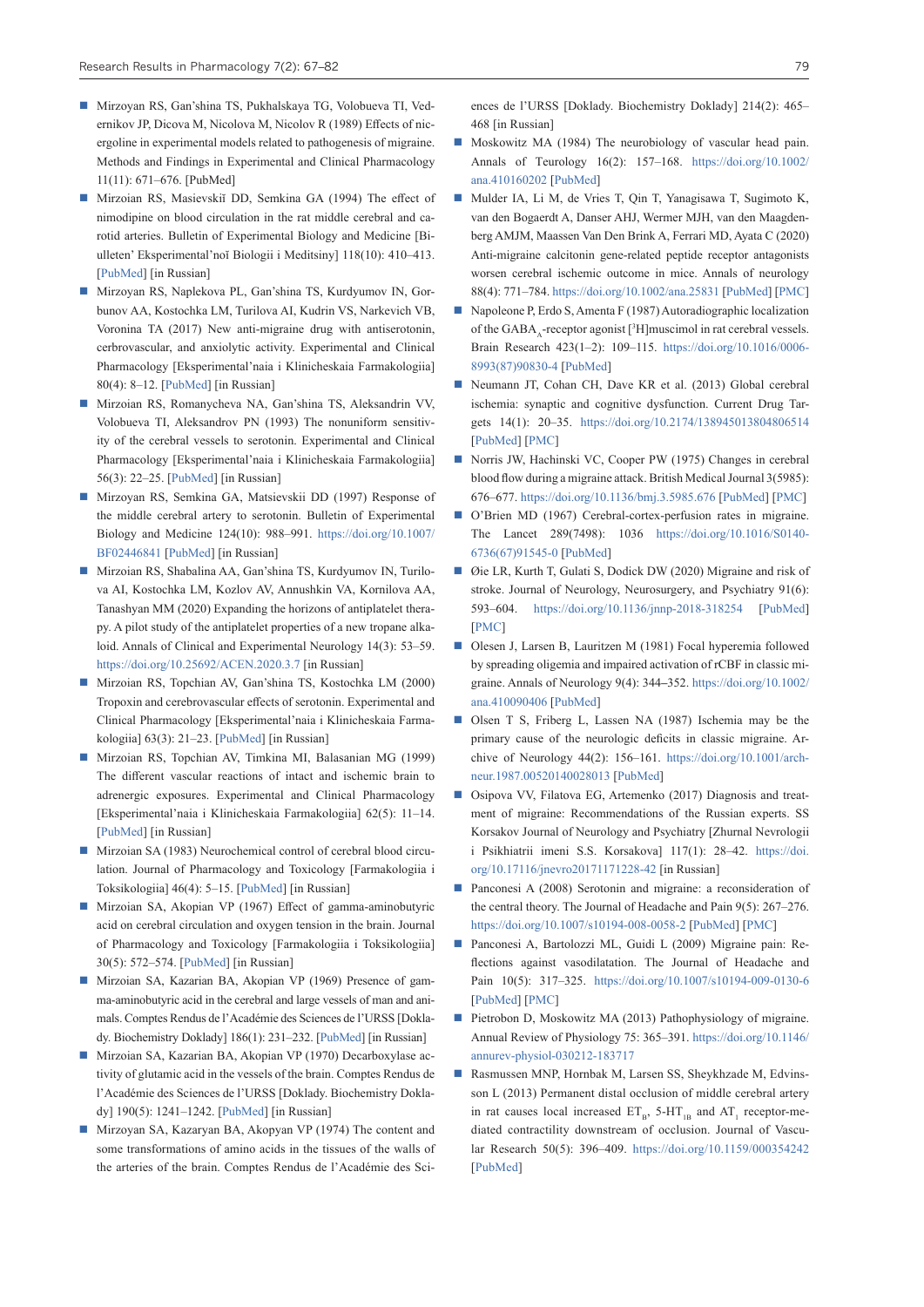- Rau JC, Dodick DW (2019) Other preventive anti-migraine treatments: ACE inhibitors, arbs, calcium channel blockers, serotonin antagonists, and NMDA receptor antagonists. Current Treatment Options in Neurology 70(6): 431–439. [https://doi.org/10.1212/01.](https://doi.org/10.1212/01.wnl.0000299095.65331.6f) [wnl.0000299095.65331.6f](https://doi.org/10.1212/01.wnl.0000299095.65331.6f) [\[PubMed](https://pubmed.ncbi.nlm.nih.gov/30880363/)]
- Robert C, Bourgeais L, Arreto CD, et al. (2013) Paraventricular hypothalamic regulation of trigeminovascular mechanisms involved in headaches. The Journal of Neuroscience 33(20): 8827–8840. [https://](https://doi.org/10.1523/JNEUROSCI.0439-13.2013) [doi.org/10.1523/JNEUROSCI.0439-13.2013](https://doi.org/10.1523/JNEUROSCI.0439-13.2013) [[PubMed\]](https://pubmed.ncbi.nlm.nih.gov/23678125/) [\[PMC\]](https://www.ncbi.nlm.nih.gov/pmc/articles/PMC6618837/)
- Roberto G, Raschi E, Piccinni C, Conti V, Vignatelli L, D'Alessandro R (2015) Adverse cardiovascular events associated with triptans and ergotamines for treatment of migraine: systematic review of observational studies. Cephalalgia 35(2): 118–131. [https://doi.](https://doi.org/10.1177/0333102414550416) [org/10.1177/0333102414550416](https://doi.org/10.1177/0333102414550416) [\[PubMed](https://pubmed.ncbi.nlm.nih.gov/25246519/)]
- Romanycheva NA, Gan'shina TS, Mirzoyan RS (1995) Individual sensitivity to the cerebrovascular anti-serotonin action of propronolol and tolphenamic acid. Experimental and Clinical Pharmacology [Eksperimental'naia i Klinicheskaia Farmakologiia] 58(2): 25–26. [[PubMed\]](https://pubmed.ncbi.nlm.nih.gov/7773082/) [in Russian]
- Sadeghian H, Motiei-Langroudi R (2015) Comparison of levetiracetam and sodium valproate in migraine prophylaxis: a randomized placebo-controlled study. Annals of Indian Academy of Neurology 18(1): 45–48. <https://doi.org/10.4103/0972-2327.144290>[\[PubMed\]](https://pubmed.ncbi.nlm.nih.gov/25745310/) [\[PMC\]](https://www.ncbi.nlm.nih.gov/pmc/articles/PMC4350213/)
- Sakai Y, Dobson C, Diksic M, Aube M, Hamel E (2008) Sumatriptan normalizes the migraine attack-related increase in brain serotonin synthesis. Neurology 70(6): 431–439. [https://doi.org/10.1212/01.](https://doi.org/10.1212/01.wnl.0000299095.65331.6f) [wnl.0000299095.65331.6f](https://doi.org/10.1212/01.wnl.0000299095.65331.6f) [\[PubMed](https://pubmed.ncbi.nlm.nih.gov/18250288/)]
- Santangelo G, Russo A, Trojano L, Falco F, Marcuccio L, Siciliano M, Conte F, Garramone F, Tessitore A, Tedeschi G (2016) Cognitive dysfunctions and psychological symptoms in migraine without aura: a cross-sectional study. The Journal of Headache and Pain 17(1): 76. <https://doi.org/10.1186/s10194-016-0667-0> [[PubMed\]](https://pubmed.ncbi.nlm.nih.gov/27568039/) [\[PMC](https://www.ncbi.nlm.nih.gov/pmc/articles/PMC5002274/)]
- Scher AI, Ross GW, Sigurdsson S, Garcia M, Gudmundsson LS, Sveinbjörnsdóttir S, Wagner AK, Gudnason V, Launer LJ (2014) Midlife migraine and late-life parkinsonism: AGES-Reykjavik study. Neurology 83(14): 1246–1252. [https://doi.org/10.1212/](https://doi.org/10.1212/WNL.0000000000000840) [WNL.0000000000000840](https://doi.org/10.1212/WNL.0000000000000840) [[PubMed\]](https://pubmed.ncbi.nlm.nih.gov/25230997/) [\[PMC](https://www.ncbi.nlm.nih.gov/pmc/articles/PMC4180488/)]
- Semkina GA, Matsievskiĭ DD, Mirzoian RS (1994) Circulatory changes in the middle cerebral artery and the carotid arteries of rats under the influence of nifedipine. Experimental and Clinical Pharmacology [Eksperimental'naia i Klinicheskaia Farmakologiia] 57(6): 24–26. [\[PubMed](https://pubmed.ncbi.nlm.nih.gov/7756951/)] [in Russian]
- Semkina GA, Matsievskiĭ DD, Mirzoian RS (1997) Changes in the blood circulation in the middle cerebral and common carotid arteries of rats under the influence of flunarizine. Experimental and Clinical Pharmacology [Eksperimental'naia i Klinicheskaia Farmakologiia] 60(1): 28–31. [\[PubMed](https://pubmed.ncbi.nlm.nih.gov/9162277/)] [in Russian]
- Sicuteri F (1972) Headache as possible expression of deficiency of brain 5-hydroxytryptamine (central denervation supersensitivity). Headache 12(2): 69–72. [https://doi.org/10.1111/j.1526-4610.1972.](https://doi.org/10.1111/j.1526-4610.1972.hed1202069.x) [hed1202069.x](https://doi.org/10.1111/j.1526-4610.1972.hed1202069.x) [\[PubMed](https://pubmed.ncbi.nlm.nih.gov/4262476/)]
- Sicuteri F (1976) Hypothesis: migraine, a central biochemical dysnociception. Headache 16(4): 145–149. [https://doi.](https://doi.org/10.1111/j.1526-4610.1976.hed1604145.x) [org/10.1111/j.1526-4610.1976.hed1604145.x](https://doi.org/10.1111/j.1526-4610.1976.hed1604145.x) [\[PubMed](https://pubmed.ncbi.nlm.nih.gov/184065/)]
- Silberstein SD, Dodick DW, Bigal ME, Yeung PP, Goadsby PJ, Blankenbiller T, Grozinski-Wolff M, Yang R, Ma Y, Aycardi E (2017) Fremanezumab for the preventive treatment of chronic migraine.

The New England Journal of Medicine 377(22): 2113–2122. [https://](https://doi.org/10.1056/NEJMoa1709038) [doi.org/10.1056/NEJMoa1709038](https://doi.org/10.1056/NEJMoa1709038) [[PubMed\]](https://pubmed.ncbi.nlm.nih.gov/29171818/)

- Skinhoj E (1973) Hemodynamic studies within the brain during migraine. Archives of Neurology 29(2): 95–98. [https://doi.org/10.1001/](https://doi.org/10.1001/archneur.1973.00490260039007) [archneur.1973.00490260039007](https://doi.org/10.1001/archneur.1973.00490260039007) [[PubMed\]](https://pubmed.ncbi.nlm.nih.gov/4717726/)
- Smith EE, Cieslak A, Barber P, Chen J, Chen YW, Donnini I, Edwards JD, Frayne R, Field TS, Hegedus J, Hanganu V, Ismail Z, Kanji J, Nakajima M, Noor R, Peca S, Sahlas D, Sharma M, Sposato LA, Swartz RH, Zerna C, Black SE, Hachinski V (2017) Therapeutic strategies and drug development for vascular cognitive impairment. Journal of the American Heart Association 6(5): e005568. [https://](https://doi.org/10.1161/JAHA.117.005568) [doi.org/10.1161/JAHA.117.005568](https://doi.org/10.1161/JAHA.117.005568) [[PubMed](https://pubmed.ncbi.nlm.nih.gov/28476873/)] [\[PMC](https://www.ncbi.nlm.nih.gov/pmc/articles/PMC5524100/)]
- Sokolov AYu, Amelin AV, Ignatov YuD, Panteleev SS (2008) Effect of GABA-positive drugs on the background and superior sagittalis sinus-electro-stimulated activity of neurons in the nucleus trigeminaliscaudalis of rats. Experimental and Clinical Pharmacology [Eksperimental'naia i Klinicheskaia Farmakologiia] 75(5): 3–7. [[PubMed\]](https://pubmed.ncbi.nlm.nih.gov/19093363/) [in Russian]
- Srikiatkhachorn A, Tarasub N, Govitrapong P (2000) Effect of chronic analgesic exposure on the central serotonin system: a possible mechanism of analgesic abuse headache. Headache 40(5): 343–350. <https://doi.org/10.1046/j.1526-4610.2000.00052.x>[\[PubMed](https://pubmed.ncbi.nlm.nih.gov/10849027/)]
- Stærmose TG, Knudsen MK, Kasch H, Blicher JU (2019) Cortical GABA in migraine with aura – an ultrashort echo magnetic resonance spectroscopy study. The Journal of Headache and Pain 20(1): 110. <https://doi.org/10.1186/s10194-019-1059-z>[\[PubMed\]](https://pubmed.ncbi.nlm.nih.gov/31795972/) [[PMC\]](https://www.ncbi.nlm.nih.gov/pmc/articles/PMC6889606/)
- Steinbusch HWM, Verhofstad AAJ (1986) Immunocytochemical demonstration of noradrenalin, serotonin and histamin some observations on the innervation of intracerebral blood vessels, In: Owman C, Haredebo JE Neural Regulation of Brain Circulation. Amsterdam, Els. Sci. Pub. B.V., pp. 181–193.
- Takagi H, Umemoto T, for the ALICE (All-Literature Investigation of Cardiovascular Evidence) Group (2016) A meta-analysis of case-control studies of the association of migraine and patent foramen ovale. Journal of Cardiology 67(6): 493–503. [https://doi.](https://doi.org/10.1016/j.jjcc.2015.09.016) [org/10.1016/j.jjcc.2015.09.016](https://doi.org/10.1016/j.jjcc.2015.09.016) [[PubMed\]](https://pubmed.ncbi.nlm.nih.gov/26527111/)
- Timm FP, Houle TT, Grabitz SD et al(2017) Migraine and risk of perioperative ischemic stroke and hospital readmission: hospital based registry study. BMJ 356: i6635. [https://doi.org/10.1136/bmj.](https://doi.org/10.1136/bmj.i6635) [i6635](https://doi.org/10.1136/bmj.i6635) [\[PubMed](https://pubmed.ncbi.nlm.nih.gov/28073753/)] [[PMC\]](https://www.ncbi.nlm.nih.gov/pmc/articles/PMC5225233/)
- Tsaousi G, Pourzitaki C, Siafis S, Kyrgidis A, Grosomanidis V, Kouvelas D, Papazisis G (2020) Levetiracetam as preventive treatment in adults with migraine: an up-to-date systematic review and quantitative meta-analysis. European Journal of Clinical Pharmacology 76(2): 161–174. <https://doi.org/10.1007/s00228-019-02790-2> [[PubMed\]](https://pubmed.ncbi.nlm.nih.gov/31768574/)
- Ullmer C, Schmuck K, Kalkman HO, Lubbert H (1995) Expression of serotonin receptor mRNAs in blood vessels. FEBS Letters 370(3): 215–221. [https://doi.org/10.1016/0014-5793\(95\)00828-W](https://doi.org/10.1016/0014-5793(95)00828-W) [[PubMed\]](https://pubmed.ncbi.nlm.nih.gov/7656980/)
- Urits I, Clark G, An D, Wesp B, Zhou R, Amgalan A, Berger AA, Kassem H, Ngo AL, Kaye AD, Kaye RJ, Cornett EM, Viswanath O (2020) An evidence-based review of fremanezumab for the treatment of migraine. Pain and Therapy 9(1): 195–215. [https://doi.](https://doi.org/10.1007/s40122-020-00159-3) [org/10.1007/s40122-020-00159-3](https://doi.org/10.1007/s40122-020-00159-3) [[PubMed\]](https://pubmed.ncbi.nlm.nih.gov/32222952/) [\[PMC](https://www.ncbi.nlm.nih.gov/pmc/articles/PMC7203396/)]
- Van Rossum D, Hanisch UK, Quirion R (1997) Neuroanatomical localization, pharmacological characterization and functions of CGRP, related peptides and their receptors. Neuroscience and Biobe-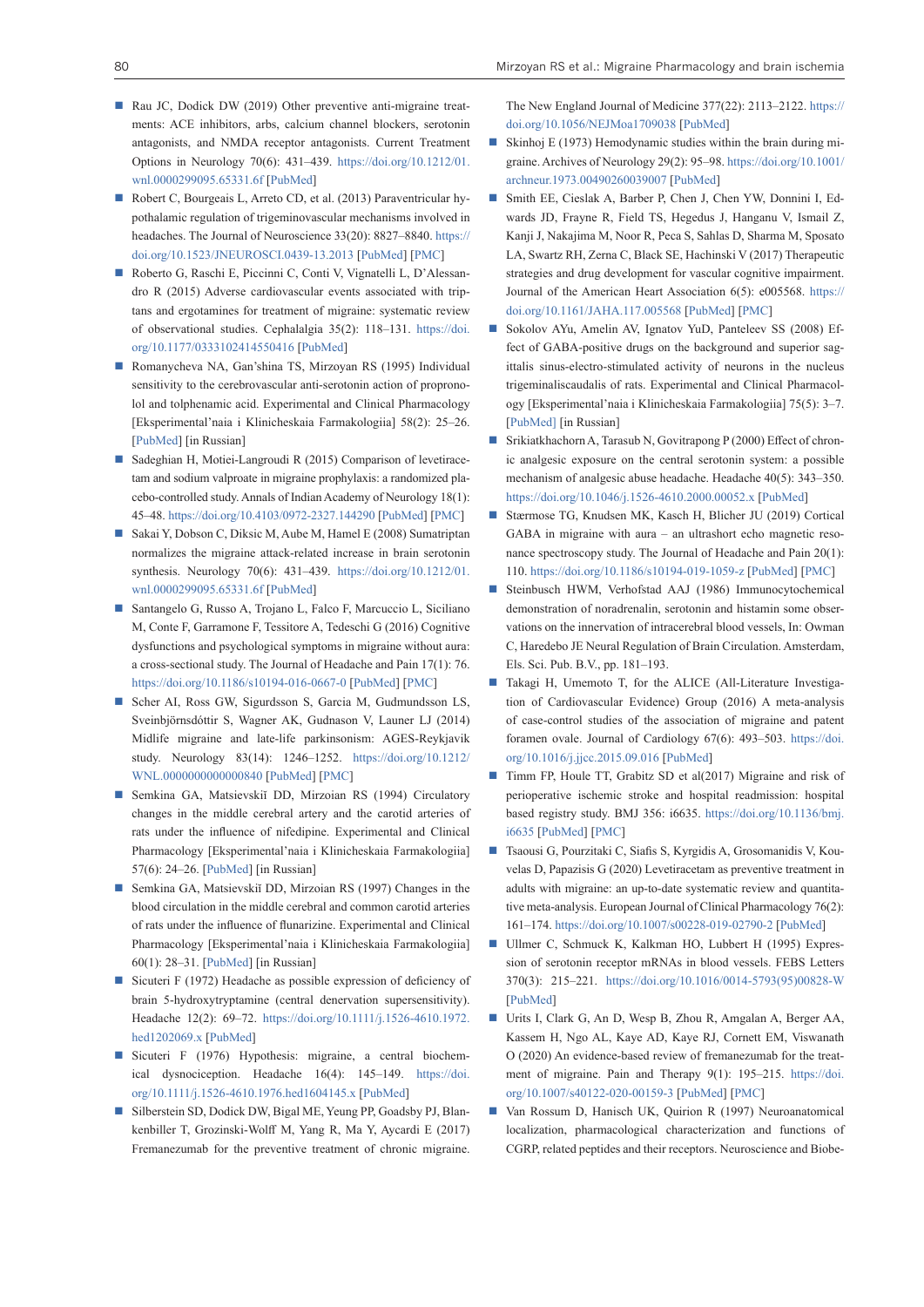havioral Reviews 21(5): 649–678. [https://doi.org/10.1016/S0149-](https://doi.org/10.1016/S0149-7634(96)00023-1) [7634\(96\)00023-1](https://doi.org/10.1016/S0149-7634(96)00023-1) [\[PubMed](https://pubmed.ncbi.nlm.nih.gov/9353797/)]

- Wang HI, Ho YC, Huang YP, Pan SL (2016) Migraine is related to an increased risk of Parkinson's disease: a population-based, propensity score-matched, longitudinal follow-up study. Cephalalgia 36(14): 1316–1323.<https://doi.org/10.1177/0333102416630577> [\[PubMed](https://pubmed.ncbi.nlm.nih.gov/26853806/)]
- Watkins AK, Gee ME, Brown JN (2018) Efficacy and safety of levetiracetam for migraine prophylaxis: A systematic review. Journal of Clinical Pharmacy and Therapeutics 43(4): 467–475. [https://doi.](https://doi.org/10.1111/jcpt.12715) [org/10.1111/jcpt.12715](https://doi.org/10.1111/jcpt.12715) [\[PubMed](https://pubmed.ncbi.nlm.nih.gov/29781197/)]
- Weiller C, May A, Limmroth V, Juptner M, Kaube H, Schayck RV, Coenen HH, Diener HC (1995) Brain stem activation in spontaneous human migraine attacks. Nature Medicine 1(7): 658–660. [https://doi.](https://doi.org/10.1038/nm0795-658) [org/10.1038/nm0795-658](https://doi.org/10.1038/nm0795-658) [[PubMed\]](https://pubmed.ncbi.nlm.nih.gov/7585147/)
- Williamson DJ, Hargreaves RJ, Hill RG, Shepheard SL (1997) Intravital microscope studies on the effects of neurokinin agonists and calcitonin gene-related peptide on dural blood vessel diameter in the anaesthetized rat. Cephalalgia 17(4): 518–524. [https://doi.](https://doi.org/10.1046/j.1468-2982.1997.1704518.x) [org/10.1046/j.1468-2982.1997.1704518.x](https://doi.org/10.1046/j.1468-2982.1997.1704518.x) [[PubMed\]](https://pubmed.ncbi.nlm.nih.gov/9209773/)
- Wolff HG (1963) Headache and Other Pain, New York: Oxford University Press, 689 pp.
- Yasui Y, Saper CB, Cechetto DF (1991) Calcitonin gene-related peptide (CGRP) immunoreactive projections from the thalamus to the striatum and amygdala in the rat. The Journal of Comparative Neurology 308(2): 293–310.<https://doi.org/10.1002/cne.903080212> [\[PubMed](https://pubmed.ncbi.nlm.nih.gov/1890240/)]
- Yuan H, Spare NM, Silberstein SD (2019) Targeting CGRP for the prevention of migraine and cluster headache: A narrative review. Headache 59(2): 20–32. <https://doi.org/10.1111/head.13583> [\[PubMed](https://pubmed.ncbi.nlm.nih.gov/31291020/)]
- [Zhang S,Zhang W, Zhou G](https://www.sciencedirect.com/science/article/pii/S0027968418303304?via%3Dihub#!) (2019) Extended risk factors for stroke prevention, [journal of the national medical association](https://www.sciencedirect.com/science/journal/00279684). Journal of the National Medical Association 111(4): 447–456. [https://doi.](https://doi.org/10.1016/j.jnma.2019.02.004) [org/10.1016/j.jnma.2019.02.004](https://doi.org/10.1016/j.jnma.2019.02.004) [\[PubMed\]](https://pubmed.ncbi.nlm.nih.gov/30878142/)
- Zhao E, Xie H, Zhang Y (2020) A nomogram for the prediction of cessation of migraine among patients with patent foramen ovale after percutaneous closure. Frontiers in Neurology 11: 593074. [https://](https://doi.org/10.3389/fneur.2020.593074) [doi.org/10.3389/fneur.2020.593074](https://doi.org/10.3389/fneur.2020.593074) [[PubMed\]](https://pubmed.ncbi.nlm.nih.gov/33193059/) [\[PMC](https://www.ncbi.nlm.nih.gov/pmc/articles/PMC7645229/)]

# **Author contributions**

- **Ruben S. Mirzoyan,** Doctor Habil. of Medical Sciences, Professor, Head, Laboratory of Pharmacology of Cerebrovascular Disorders, Zakusov Institute of Pharmacology. e-mail: [cerebropharm@mail.ru,](mailto:cerebropharm@mail.ru) **ORCID ID** [https://or](https://orcid.org/0000-0002-7542-8904)[cid.org/0000-0002-7542-8904.](https://orcid.org/0000-0002-7542-8904) The author had a leading role in the planning, analyzing the data and the literature, and writing the review article.
- **Tamara S. Gan'shina,** Doctor Habil. of Biological Sciences, Professor, Lead Researcher, Laboratory of Pharmacology of Cerebrovascular Disorders, Zakusov Institute of Pharmacology. e-mail: [toma2902@mail.ru](mailto:toma2902@mail.ru), **ORCID ID** [https://orcid.org/0000-0003-0442-1761.](https://orcid.org/0000-0003-0442-1761) The author participated in planning the experiments on anti-serotonin activity of the substances, analyzing the literature and writing the review article.
- **Ilya N. Kurdyumov**, PhD in Biological Sciences, Senior Researcher, Laboratory of Pharmacology of Cerebrovascular Disorders, Zakusov Institute of Pharmacology. e-mail: [raver\\_not23@yahoo.com](mailto:raver_not23@yahoo.com), **ORCID ID** [https://orcid.](https://orcid.org/0000-0003-4251-9217) [org/0000-0003-4251-9217](https://orcid.org/0000-0003-4251-9217). The author participated in planning the experiments, analyzing the literature and interpreting the data.
- **Denis V. Maslennikov**, PhD in Biological Sciences, Senior Researcher, Laboratory of Pharmacology of Cerebrovascular Disorders, Zakusov Institute of Pharmacology. e-mail: [vodyanoi.87@mail.ru,](mailto:vodyanoi.87@mail.ru) **ORCID ID** [https://orcid.](https://orcid.org/0000-0001-9081-8284) [org/0000-0001-9081-8284](https://orcid.org/0000-0001-9081-8284). The author participated in planning the experiments on anti-serotonin activity of the substances, analyzing the literature and interpreting the data.
- **Anna V. Gnezdilova,** PhD in Biological Sciences, Senior Researcher, Laboratory of Pharmacology of Cerebrovascular Disorders, Zakusov Institute of Pharmacology. e-mail: [the\\_luxory@mail.ru,](http://e.mail.ru/compose/?mailto=mailto%3athe_luxory@mail.ru) **ORCID ID** [https://orcid.](https://orcid.org/0000-0002-8439-2683) [org/0000-0002-8439-2683](https://orcid.org/0000-0002-8439-2683). The author participated in planning the experiments on anti-serotonin activity of the substances, analyzing the literature and interpreting the data.
- **Alexander A. Gorbunov,** PhD in Biological Sciences, Researcher, Laboratory of Pharmacology of Cerebrovascular Disorders, Zakusov Institute of Pharmacology; Associate Professor, Department of Pharmaсology, I.M. Sechenov First Moscow State Medical University (Sechenov University); e-mail: [gorbunov.mma@yandex.ru,](mailto:gorbunov.mma@yandex.ru) **ORCID ID** [https://orcid.org/0000-0002-5773-5177.](https://orcid.org/0000-0002-5773-5177) The author participated in planning the experiments on anti-serotonin activity of the substances, analyzing the literature and interpreting the data.
- **Elena V. Kurza,** PhD in Biological Sciences, Researcher, Laboratory of Pharmacology of Cerebrovascular Disorders, Zakusov Institute of Pharmacology. e-mail: [duxlink@yandex.ru,](mailto:duxlink@yandex.ru) **ORCID ID** [https://orcid.org/0000-0002-](https://orcid.org/0000-0002-5394-5839) [5394-5839.](https://orcid.org/0000-0002-5394-5839) The author participated in planning the experiments, analyzing the literature and interpreting the data.